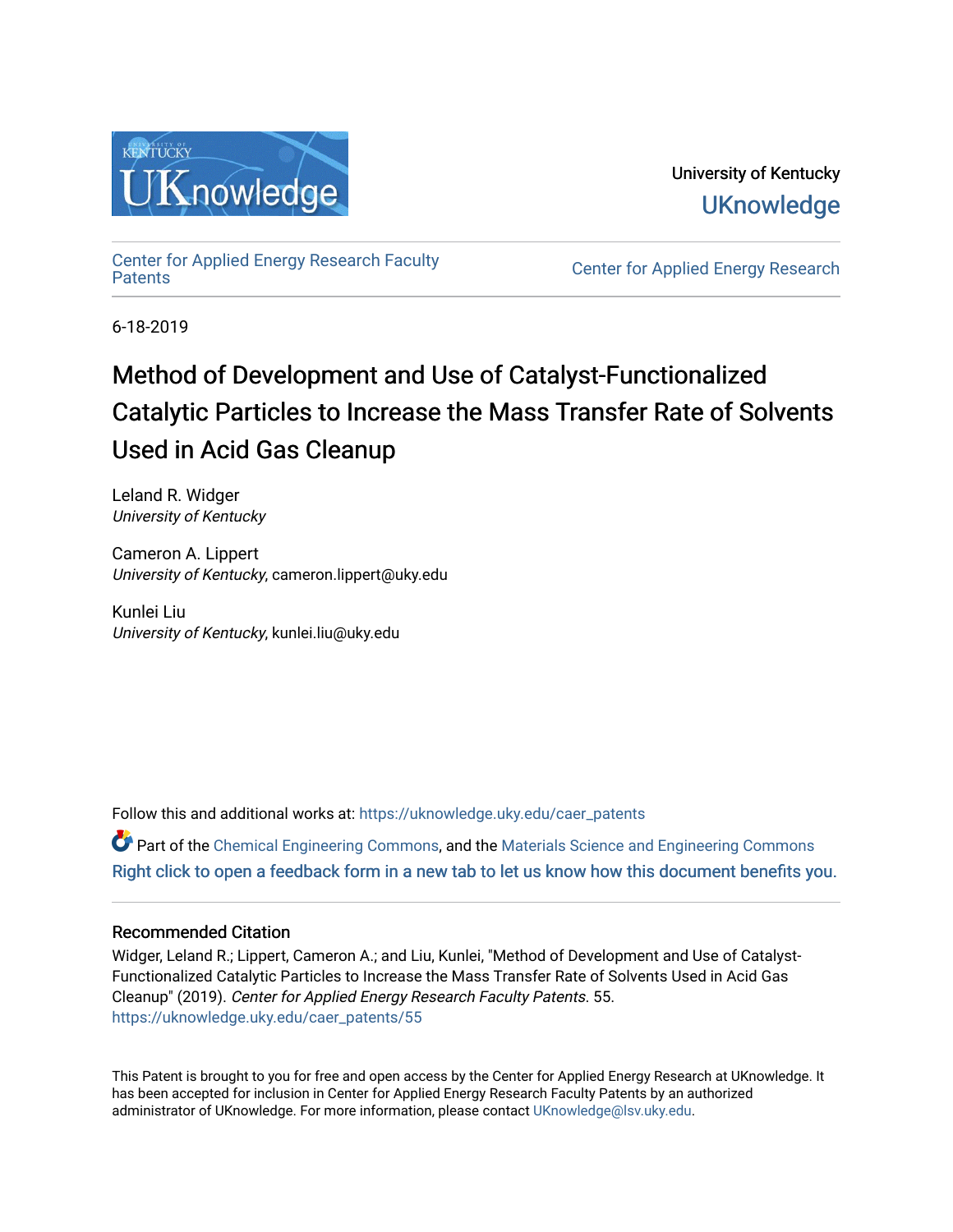

US010322367B2

# c12) **United States Patent**

### **Widger et al.**

(54) METHOD OF DEVELOPMENT AND USE OF **CATALYST-FUNCTIONALIZED CATALYTIC PARTICLES TO INCREASE THE MASS TRANSFER RATE OF SOLVENTS USED IN ACID GAS CLEANUP** 

- (71) Applicant: **University of Kentucky Research Foundation,** Lexington, KY (US)
- (72) Inventors: **Leland R. Widger,** Lexington, KY (US); **Cameron A. Lippert,** Lexington, KY (US); **Kunlei Liu,** Lexington, KY (US)
- (73) Assignee: **UNIVERSITY OF KENTUCKY RESEARCH FOUNDATION,**  Lexington, KY (US)
- $(*)$  Notice: Subject to any disclaimer, the term of this patent is extended or adjusted under 35 U.S.C. 154(b) by O days.
- (21) Appl. No.: **15/429,523**
- (22) Filed: **Feb. 10, 2017**

#### (65) **Prior Publication Data**

US 2017/0232380 Al Aug. 17, 2017

#### **Related U.S. Application Data**

- (60) Provisional application No. 62/294,663, filed on Feb. 12, 2016.
- (51) **Int. Cl.**

| <b>C07F 19/00</b>       | (2006.01)   |
|-------------------------|-------------|
| <i><b>C07F 3/06</b></i> | (2006.01)   |
|                         | (Continued) |

(52) **U.S. Cl.**  CPC ..... *BOID 53/1493* (2013.01); *BOID 5311475*  (2013.01); *BOID 53/8671* (2013.01); *BOJJ 21106* (2013.01); *BOJJ 3112217* (2013.01);

#### (IO) **Patent No.: US 10,322,367 B2**

#### (45) **Date of Patent: Jun.18,2019**

#### *BOJJ 35/00* (2013.01); *BOJJ 351026*  (2013.01); *BOJJ 3710221* (2013.01); *BOID 2252/2041* (2013.01);

(Continued)

#### (58) **Field of Classification Search**  None

See application file for complete search history.

#### (56) **References Cited**

#### U.S. PATENT DOCUMENTS

| 6.974.878 B2 |             | $12/2005$ Guram et al. |  |  |
|--------------|-------------|------------------------|--|--|
| 7,244,805 B2 |             | $7/2007$ Park et al.   |  |  |
|              | (Continued) |                        |  |  |

#### FOREIGN PATENT DOCUMENTS

| -CN | 103566735 A     | 2/2014 |
|-----|-----------------|--------|
| DE. | 102012020141 A1 | 4/2014 |
|     | (Continued)     |        |

#### OTHER PUBLICATIONS

Chingombe et al., "Surface modification and characterization of a coal-based activated carbon." Carbon, vol. 43 (2005), pp. 3132- 3143. \*

(Continued)

*Primary Examiner* - Daniel Berns

(74) *Attorney, Agent, or Firm* - King & Schickli, PLLC

#### (57) **ABSTRACT**

The present invention relates to methods for improving carbon capture using entrained catalytic-particles within an amine solvent. The particles are functionalized and appended with a  $CO<sub>2</sub>$  hydration catalyst to enhance the kinetics of  $CO<sub>2</sub>$  hydration and improve overall mass transfer of  $CO<sub>2</sub>$  from an acid gas.

#### **20 Claims, 10 Drawing Sheets**

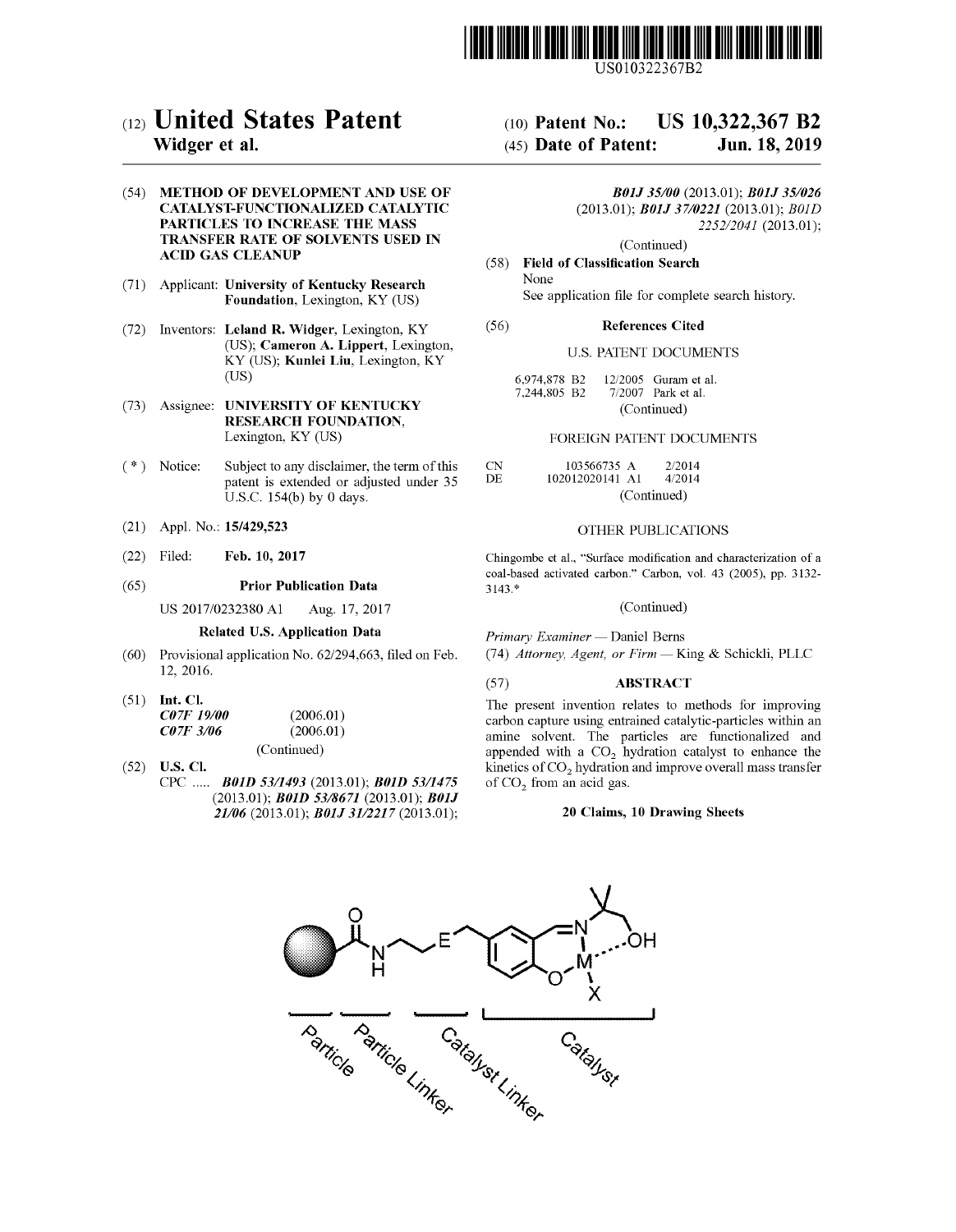(51) **Int. Cl.** 

| <i>C07F 3/08</i>  | (2006.01) |
|-------------------|-----------|
|                   |           |
| <i>C07F 3/10</i>  | (2006.01) |
| <i>CO7F 1/08</i>  | (2006.01) |
| <i>C07F 1/10</i>  | (2006.01) |
| <i>CO7F 1/12</i>  | (2006.01) |
| <i>C07F 9/00</i>  | (2006.01) |
| <i>CO7F 11/00</i> | (2006.01) |
| <i>CO7F 13/00</i> | (2006.01) |
| <i>CO7F 15/00</i> | (2006.01) |
| <i>CO7F 15/02</i> | (2006.01) |
| <i>CO7F 15/04</i> | (2006.01) |
| <i>CO7F 15/06</i> | (2006.01) |
| <i>B01D 53/14</i> | (2006.01) |
| <b>B01J 31/22</b> | (2006.01) |
| B01J 21/06        | (2006.01) |
| <i>B01J 35/00</i> | (2006.01) |
| <b>B01J 35/02</b> | (2006.01) |
| <b>B01J 37/02</b> | (2006.01) |
| B01D 53/86        | (2006.01) |

- - CPC .............. *BOID 2252/20405* (2013.01); *BOID 2252/20415* (2013.01); *BOID 2252/20421*  (2013.01); *BOID 2252/20431* (2013.01); *BOID 2252/20442* (2013.01); *BOID 2252/20447*  (2013.01); *BOID 2252/20452* (2013.01); *BOID 2252/20484* (2013.01); *BOID 2252/20489*  (2013.01); *BOID 2252/20494* (2013.01); *BOID 2252/602* (2013.01); *BOID 2253/102*  (2013.01); *BOID 2253/106* (2013.01); *BOID 2255/20746* (2013.01); *BOID 2255/20792*  (2013.01); *BOID 2255/30* (2013.01); *BOID 2255/9202* (2013.01); *BOID 2256/24*  (2013.01); *BOID 2257/504* (2013.01); *BOID 2258/0283* (2013.01); *BOJJ 2231/005*

(2013.01); *BOJJ 2531/26* (2013.01); *BOJJ 2531/845* (2013.01); *Y02C 10/06* (2013.01)

### (56) **References Cited**

#### U.S. PATENT DOCUMENTS

| 7.619.093 B2     | 11/2009       | Meiere                   |
|------------------|---------------|--------------------------|
| 8,394,351 B2     |               | $3/2013$ Valdez et al.   |
|                  |               |                          |
| 8.480.792 B2     |               | $7/2013$ Yaghi et al.    |
| 8.703.082 B2     | 4/2014        | Svendsen et al.          |
| 8.715.392 B2     | 5/2014 Liu    |                          |
| 8.962.511 B2     | 2/2015        | Lightstone et al.        |
| 2010/0226841 A1* | 9/2010        |                          |
|                  |               | 423/234                  |
| 2012/0064610 A1  |               | $3/2012$ Vitse et al.    |
| 2012/0216680 A1  | 8/2012        | Vimalchand et al.        |
| 2013/0059987 A1  |               | 3/2013 Quantrille et al. |
| 2013/0108532 A1  |               | $5/2013$ Idem et al.     |
| 2013/0244305 A1  |               | 9/2013 Versteeg et al.   |
| 2013/0259785 A1  |               | 10/2013 Vitse et al.     |
| 2013/0260442 A1  | 10/2013 Vitse |                          |
| 2014/0194627 A1  |               | 7/2014 Brandstadt et al. |
| 2015/0104367 A1  | 4/2015        | Floyd et al.             |
|                  |               |                          |

# (52) **U.S. Cl.** FOREIGN PATENT DOCUMENTS

| ЕP | 2551007 A1   | 1/2013 |
|----|--------------|--------|
| JP | 2012020221 A | 2/2012 |

#### OTHER PUBLICATIONS

Teng et al., "Viscosity of Aqueous Solutions of N-Methyldiethanolamine and of Diethanolamine." J. Chem. Eng. Data (1994), vol. 39, pp. 290-293.\*

CN103566735-English machine translation. EP2551007-English machine translation. JP2012020221-English machine translation. DE102012020141-English machine translation.

\* cited by examiner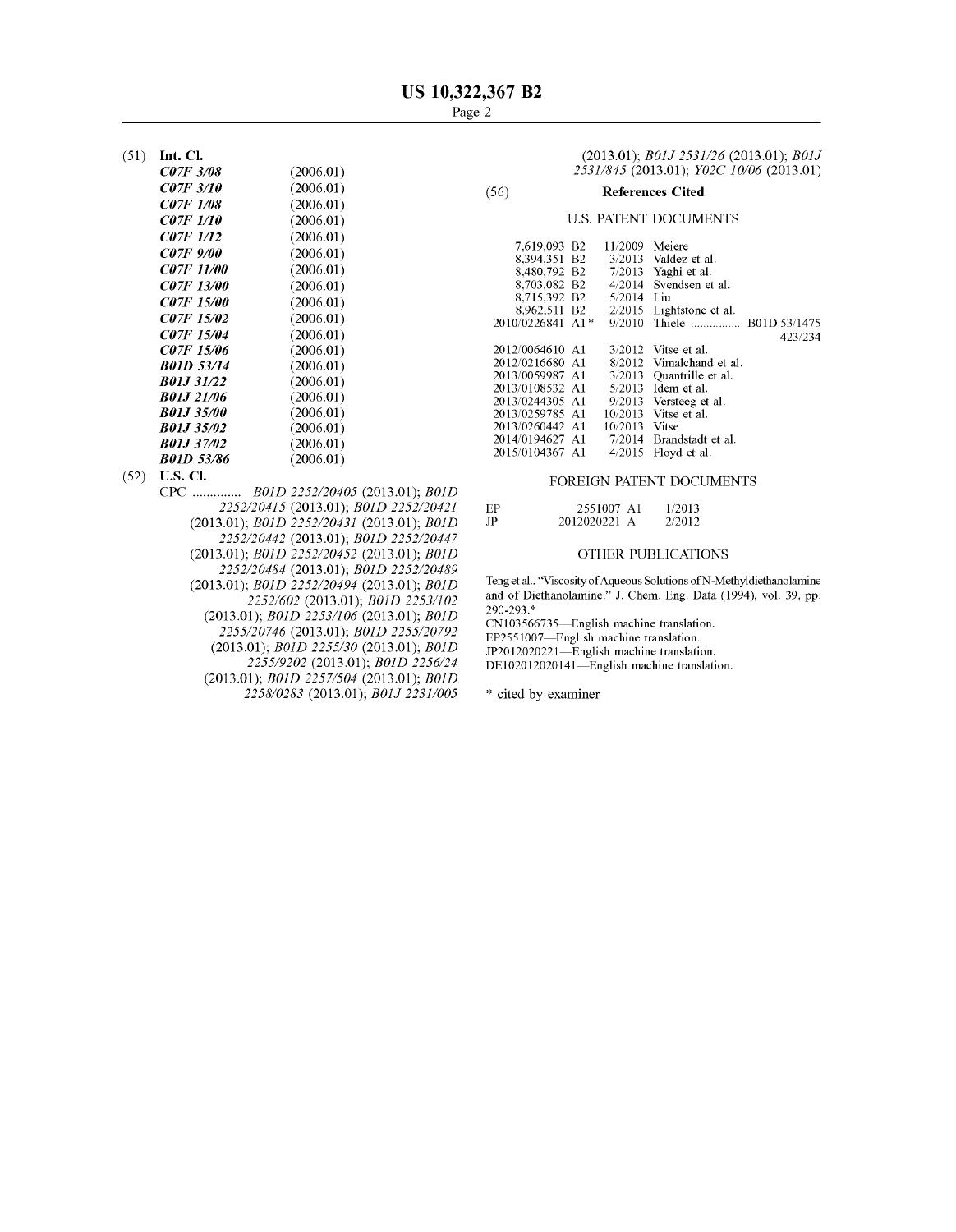

FIGURE 1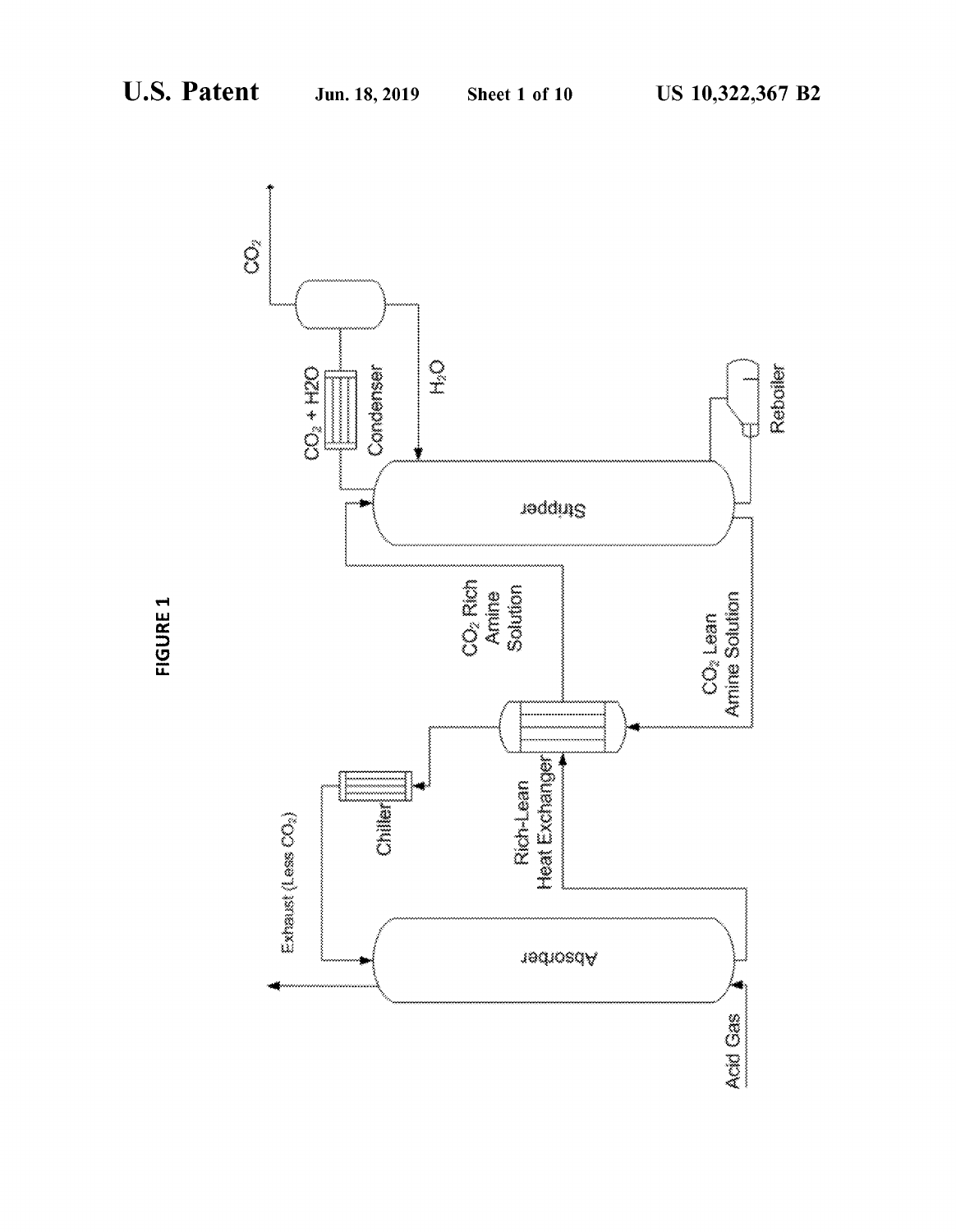

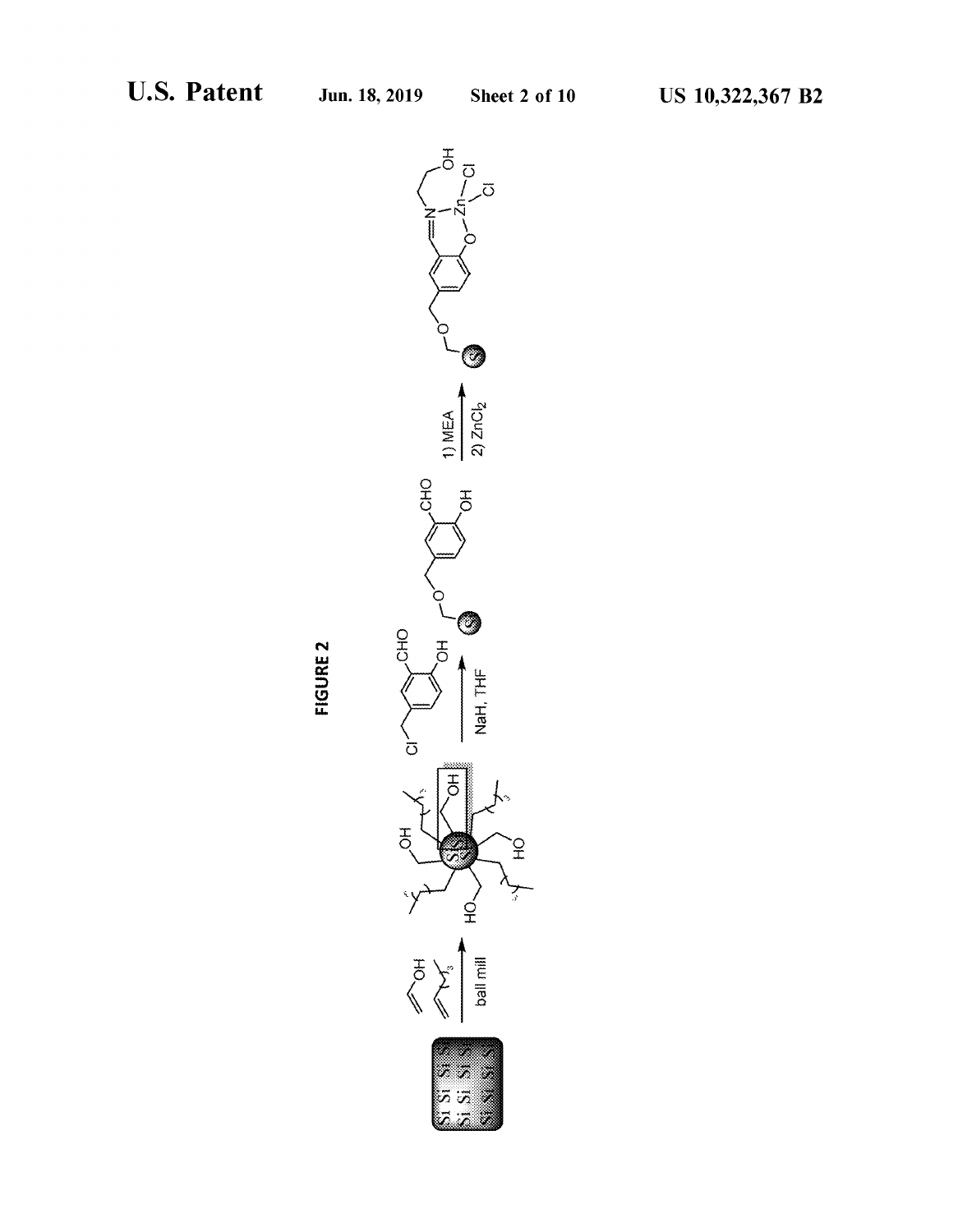



**FIGURE 3**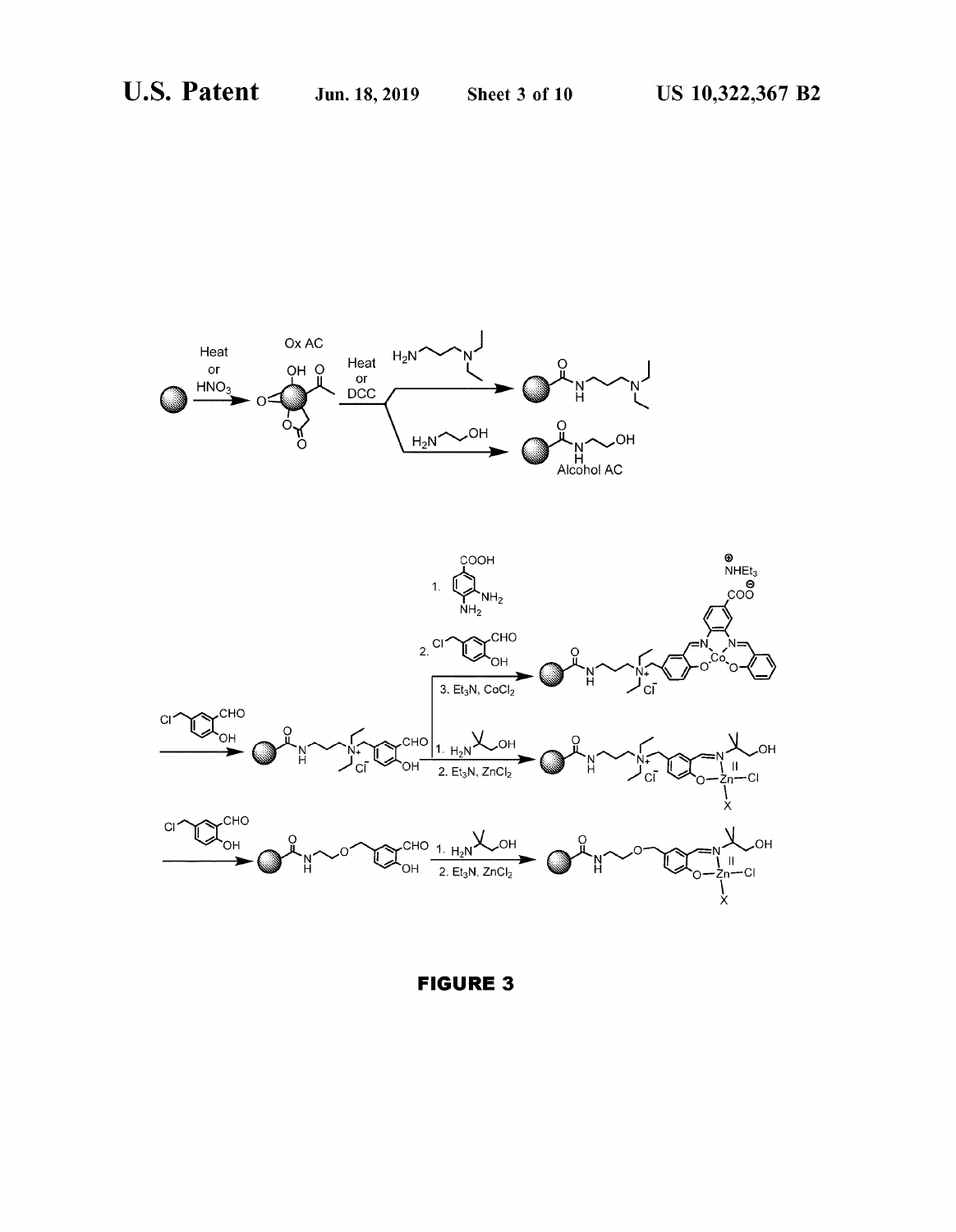

**FIGURE 4**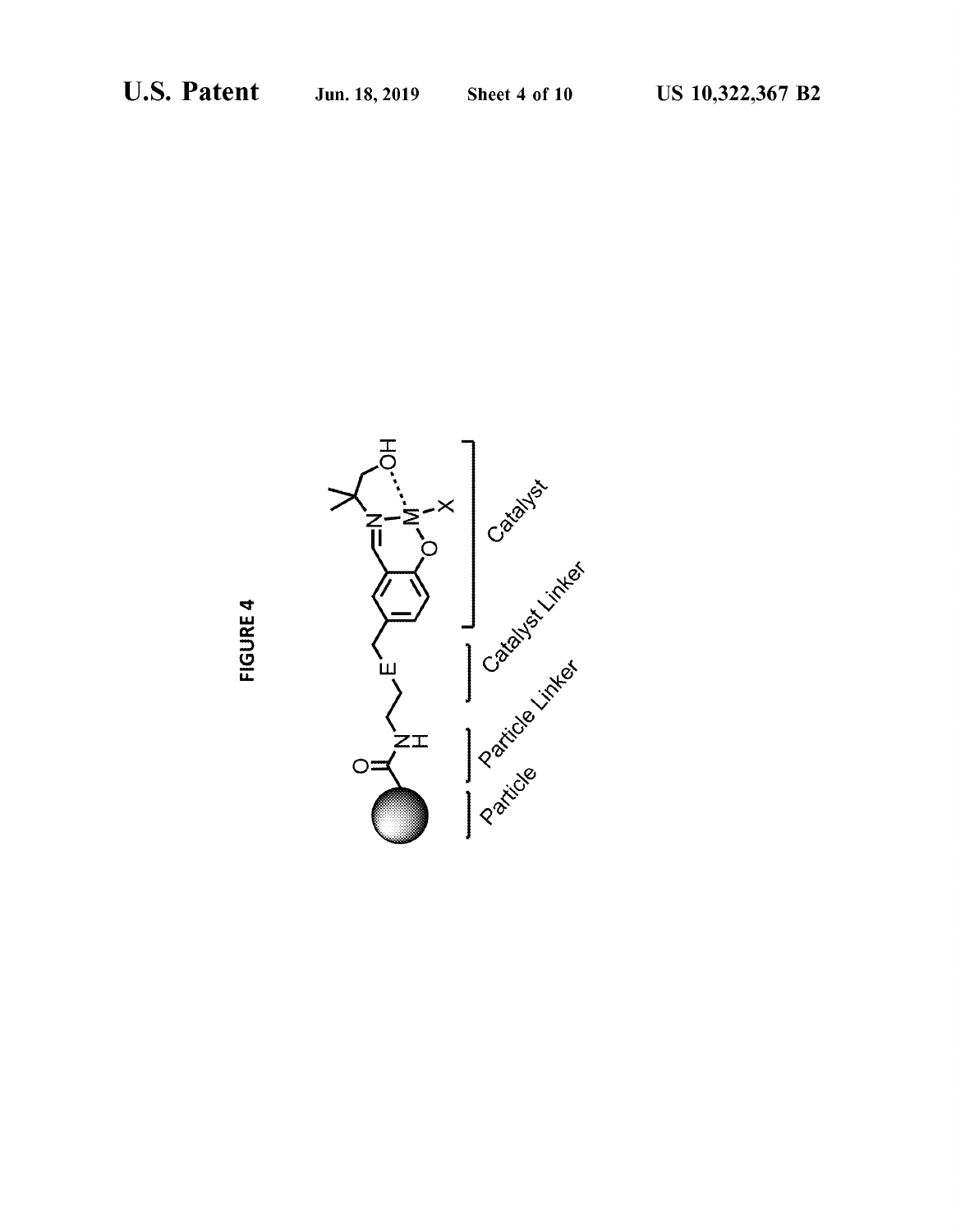**U.S. Patent** 





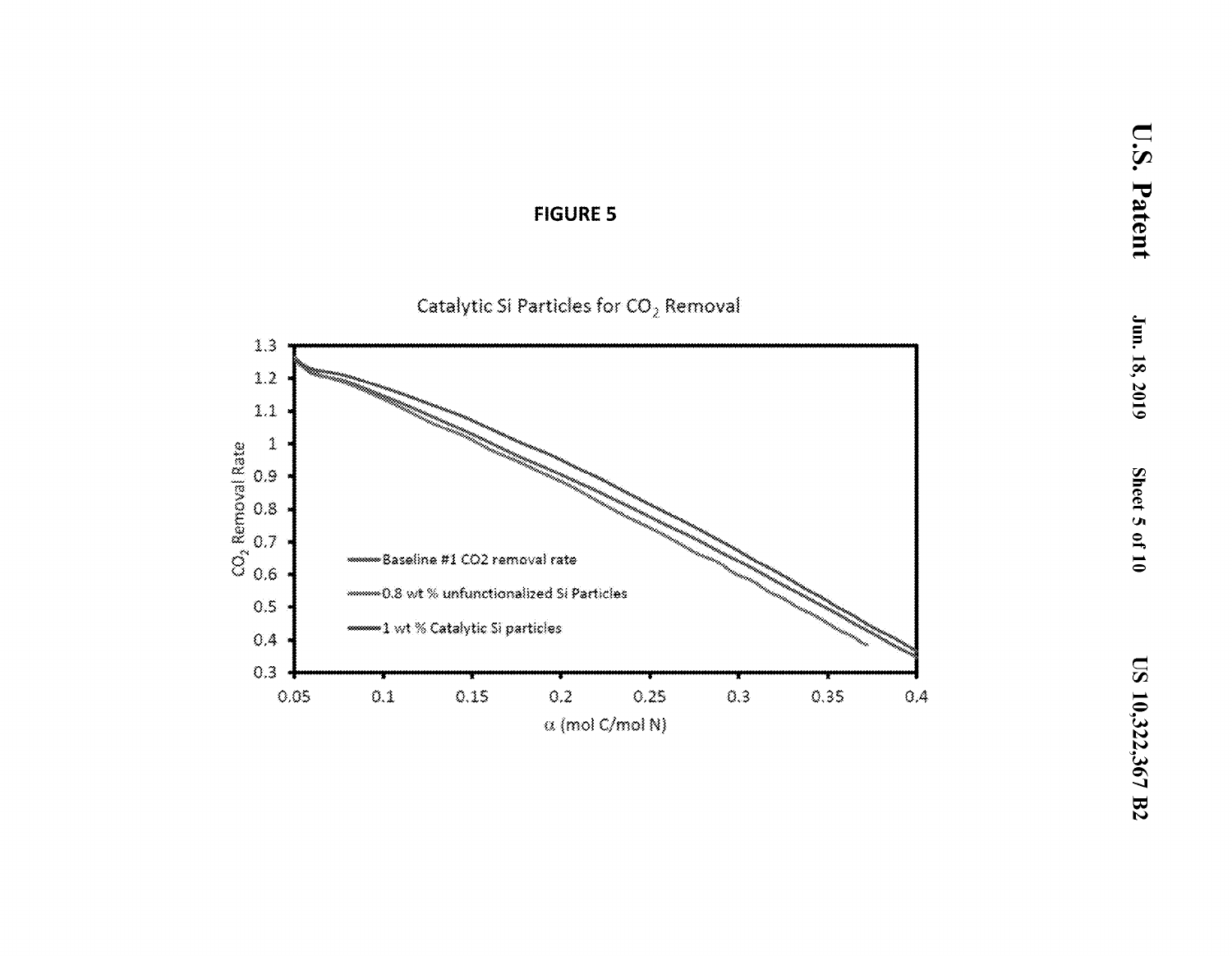

# Figure 6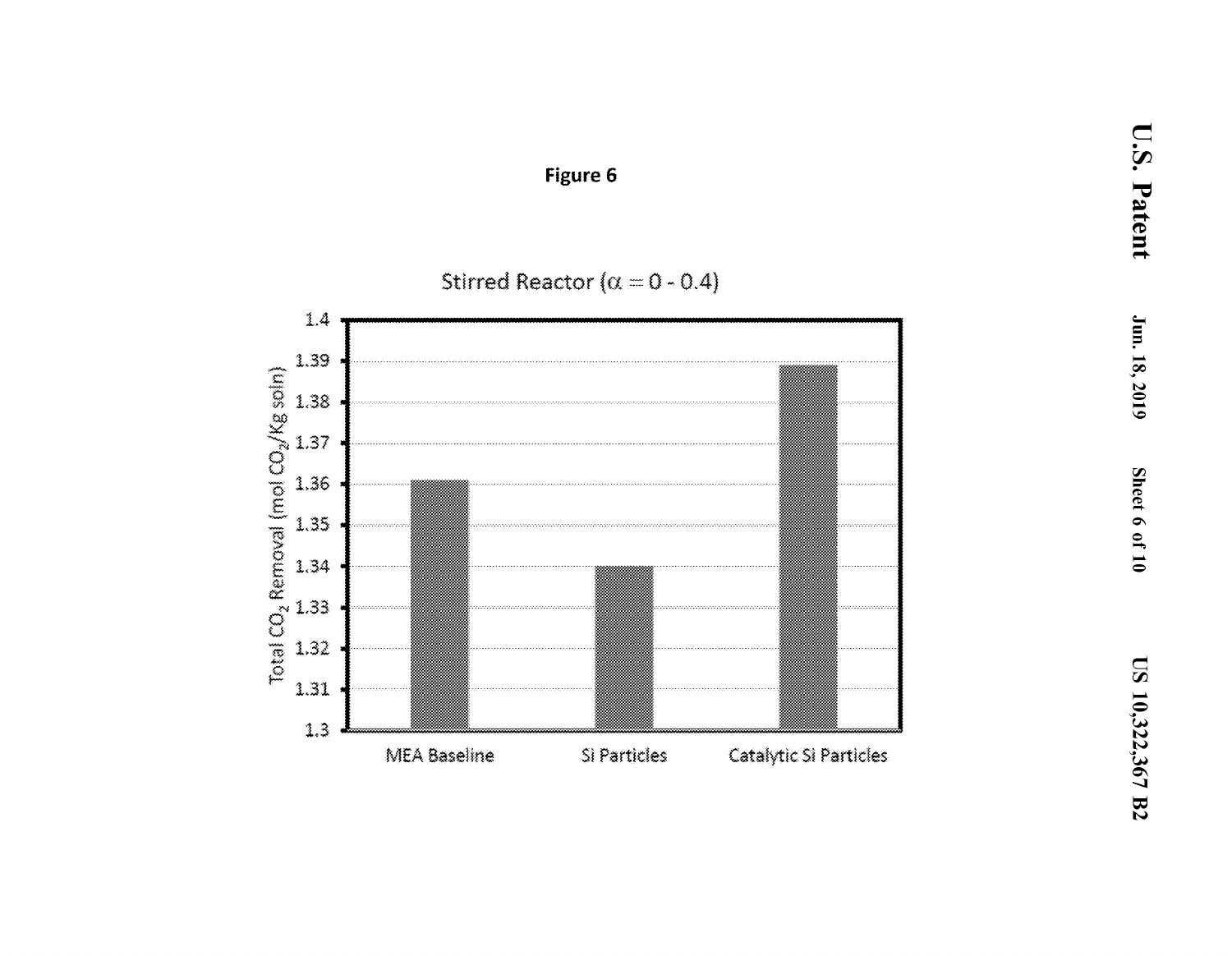

**EIGURE 7**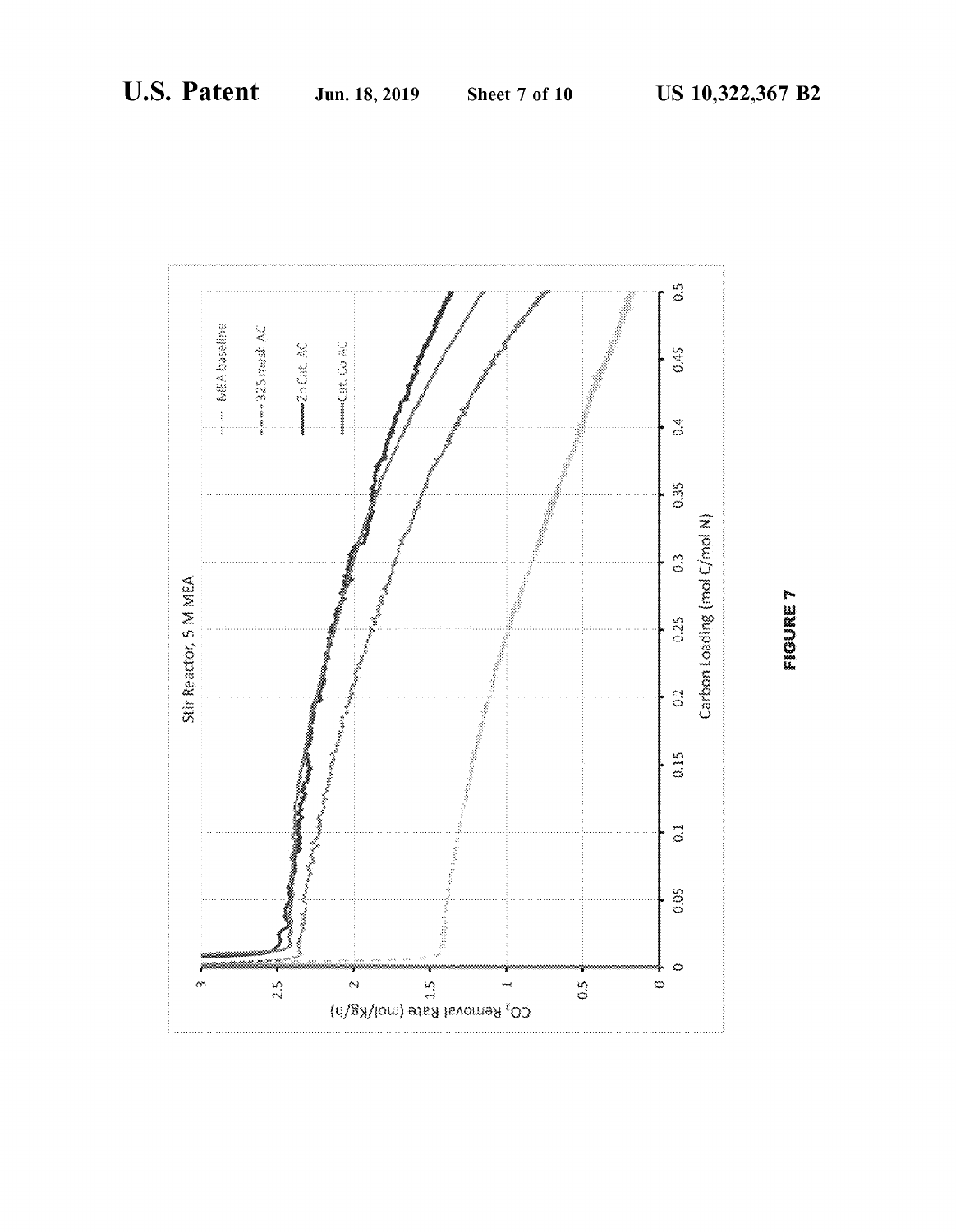

(WU/~/lW) uoq11q!JlS!O ">2!\$ aJOd

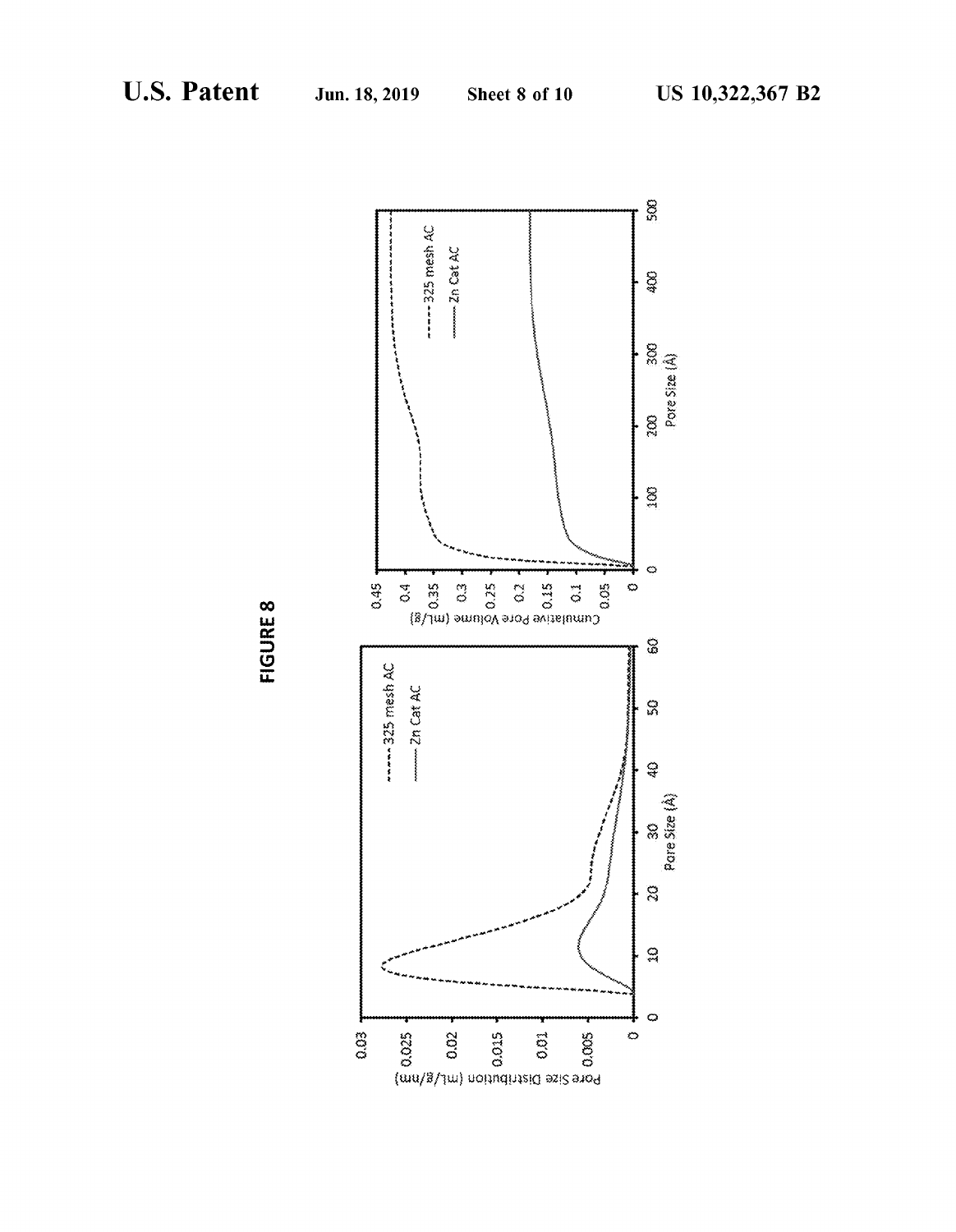

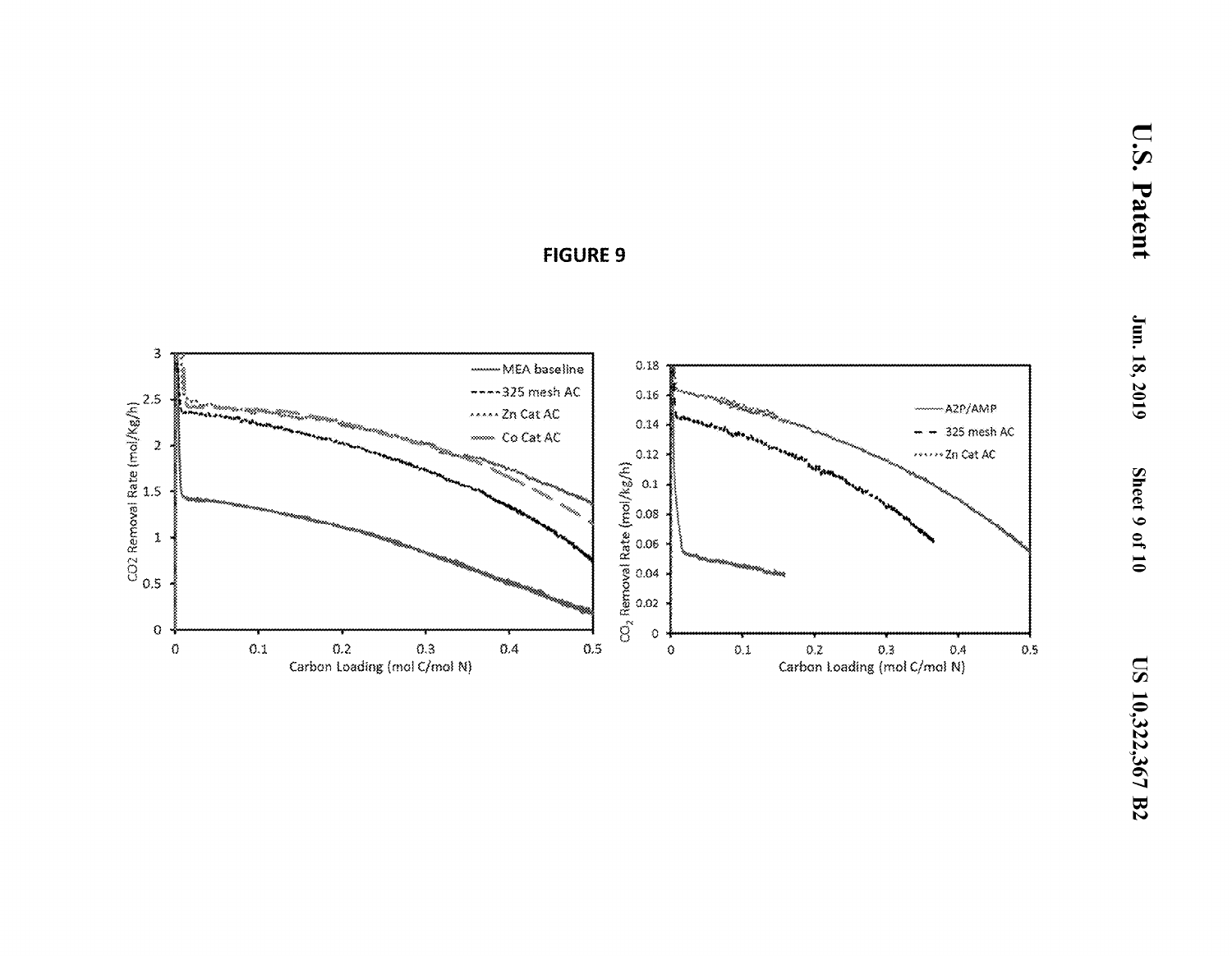

FIGURE 10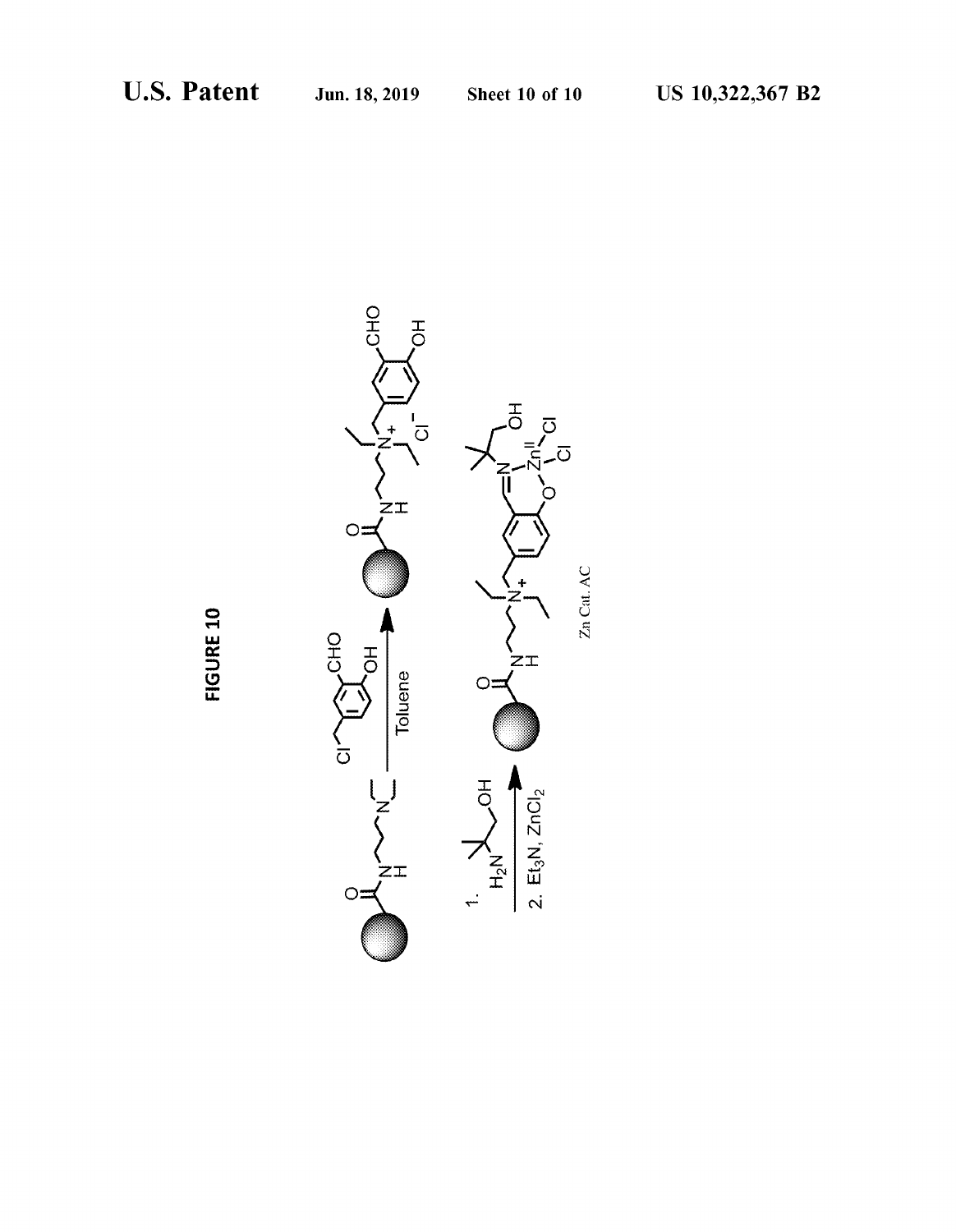## **METHOD OF DEVELOPMENT AND USE OF CATALYST-FUNCTIONALIZED CATALYTIC PARTICLES TO INCREASE THE MASS TRANSFER RATE OF SOLVENTS USED IN**

### RELATED APPLICATIONS

This application claims priority to U.S. Provisional Patent Application 62/294,663, filed Feb. 12, 2016, which is hereby incorporated by reference it its entirety.

#### TECHNICAL FIELD

The present invention relates generally to methods for The surface-appended carbonic anhydrase mimic catalyst carbon capture using entrained catalytic-particles in liquid <sup>15</sup> may comprises a bidentate transition-metal ligand complex,<br>solvents.

#### BACKGROUND

The cleanup of acid gasses, such as  $CO<sub>2</sub>$ , from natural gas  $_{20}$ has been an extensively practiced technology. The industrial removal of CO<sub>2</sub> from natural gas dates back to the 1930's. While several technologies exist for the removal of acid gasses, one of the most commonly employed practices is the use of aqueous amines. In this process the amine reacts with  $25$  the CO<sub>2</sub> to form a carbamate or bicarbonate salt along with a protonated amine to balance the overall charge. The overall process for a thermal swing absorption process is depicted in FIG. 1. Here, the liquid, CO<sub>2</sub> rich amine from the bottom of the absorber, is then passed through a heat exchanger to improve efficiency before being heated to a higher tempera- <sup>30</sup> ture in the stripper. The stripper removes the  $CO<sub>2</sub>$  as a gas from the amine solution to produce a lean, or  $CO<sub>2</sub>$  deficient solution. The lean solution is returned to the absorber by way of the heat exchanger to repeat the process.

The application of  $CO<sub>2</sub>$  capture to post-combustion flue 35 gas separation has recently been an area of major concern. On the long term, it is thought that this technology will be critical to reducing emissions from fossil fuel combustion potentially responsible for climate change. Thus, the market for carbon capture technologies could be enormous with 40 over 1.5 billion tons of  $CO<sub>2</sub>$  produced annually from coal combustion in the US alone. In the shorter term Enhanced Oil Recovery (EOR) and utilization in downstream products (polymers or chemicals) represents a significant opportunity for marketing technical solutions. The total market for 45 post-combustion  $CO<sub>2</sub>$  capture technologies (>\$6B over the next 20 y) represents massive potential value for intellectual property development sales such as from technology development or licensing fees.

With continued societal and regulatory concern over the 50 global climate change, the market has been driving the post-combustion capture technology development towards commercial scale. However, the technology is still in principle inefficient and energy intensive. One challenge is that the flue gas from fossil fuel boilers is at near atmospheric 55 pressure and the concentration of  $CO<sub>2</sub>$  is relatively low at 12-14%, thus, huge gas flow rate and large scale of absorber would cause high capital cost. Another technical hurdle is the energy penalty associated with the  $CO<sub>2</sub>$  capture and solvent regeneration which could generally reduce a pulver- 60 ized coal plant's output by around 30%, which equates to a very significant 60-80% increase in the electricity cost.

#### SUMMARY OF THE INVENTION

The present invention provides a biphasic scrubbing solution comprising an amine solvent with particles suspended

therein, the particles having a surface-appended carbonic anhydrase mimic catalyst. In some embodiments, the particles have a width of less than about 500 microns. In other embodiments, the particles are hydrophobic. In further 5 embodiments, the particles are activated carbon or silicon.

In some embodiments, the particles are functionalized to increase positive zeta potential, such as by oxidation. Particles may also be functionalized by appending with a functional group selected from the group consisting of an alcohol, a primary amine, a tertiary amine, and an amino silane. In instances where the particle is silicon, functionalization may be achieved by ball milling in the presence of an alkene.

such as the structure:



where:

65

(a) Mis any group VII B through XII B element;

(b) x=neutral sigma donor or monovalent anion; and (c)

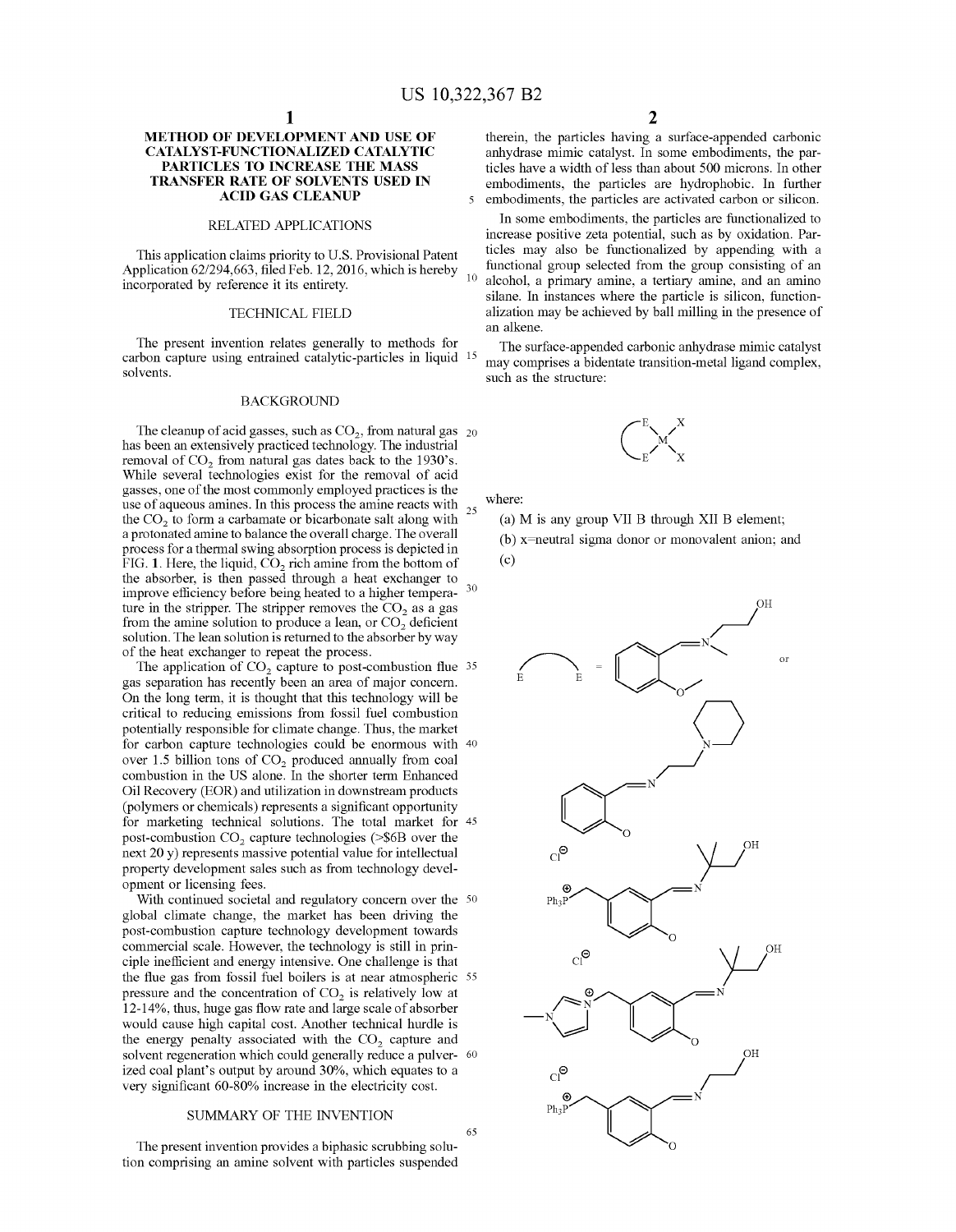

 $R_1=H$ , any alkyl, RCOOH (R=alkyl ranging from 0-10 carbons); OligoPEG, phosphate, ROH (R=alkyl ranging from 0-5 carbons),  $-$ [OCH<sub>2</sub>CH<sub>2</sub>] repeats; OH; SO<sub>3</sub>; NO<sub>2</sub>; amine, amide, carbonyl Cl, Br, I, F, BH<sub>3</sub>,

 $[CH<sub>2</sub>Q]+[A]$ -; and



where A=monovalent anion: Cl, Br, I, F,  $PF_6$ ,  $BF_4$ , acetate, trifluoroacetate,  $CIO<sub>4</sub>$ ,  $NO<sub>3</sub>$ , and

Q=monovalent cation:  $P(\tilde{R})_3$ , R=alkyl, cyclic alkyl, Aryl, O-alkyl, O-Aryl; and

 $N(R)$ <sub>3</sub>, R=alkyl, cyclic alkyl, N-heterocyclic ring, imidazole; and

R<sub>2</sub>=CE; where C=any alkyl, cyclic alkyl, aryl, and E=OH,  $\overline{NH}_2$ , N(R)<sub>3</sub>, R=alkyl, cyclic alkyl, N-heterocyclic ring, imidazole, morpholine.

The bidentate transition-metal ligand complex may also comprise a structure selected from:



where:

(a) Mis any group VII B through XII B element; (b) x=neutral sigma donor or monovalent anion;  $(c)$ 





where  $R_1=H$ , any alkyl, RCOOH (R=alkyl ranging from 0-10 carbons); OligoPEG, phosphate, ROH (R=alkyl ranging from 0-5 carbons),  $-[OCH_2CH_2]$ -repeats; OH; SO<sub>3</sub>;  $NO<sub>2</sub>$ ; amine, amide, carbonyl, Cl, Br, I, F, BH<sub>3</sub>, [CH<sub>2</sub>Q]<sup>+</sup>  $^{20}$  [A]<sup>-</sup>

 $R_2=H$ , any alkyl, RCOOH (R=alkyl ranging from 0-10) carbons); OligoPEG, phosphate, ROH (R=alkyl ranging from 0-5 carbons),  $-[OCH_2CH_2]$ — repeats; OH; SO<sub>3</sub>; 25 NO<sub>2</sub>; amine, amide, carbonyl Cl, Br, I, F, BH<sub>3</sub>, [CH<sub>2</sub>Q]<sup>+</sup>[A]<sup>-</sup>

 $R_3=H$ , any alkyl, RCOOH (R=alkyl ranging from 0-10) carbons); OligoPEG, phosphate, ROH (R=alkyl ranging from 0-5 carbons),  $-[OCH_2CH_2]$ - repeats; OH; SO<sub>3</sub>;  $NO<sub>2</sub>$ ; amine, amide, carbonyl Cl, Br, I, F, BH<sub>3</sub>, [CH<sub>2</sub>Q]<sup>+</sup>[A]<sup>-</sup>

 $R_4$ =H, any alkyl, RCOOH (R=alkyl ranging from 0-10 carbons); OligoPEG, phosphate, ROH (R=alkyl ranging from 0-5 carbons),  $-[OCH_2CH_2]$ — repeats; OH; SO<sub>3</sub>;  $NO<sub>2</sub>$ ; amine, amide, carbonyl Cl, Br, I, F, BH<sub>3</sub>, [CH<sub>2</sub>Q]<sup>+</sup>[A]<sup>-</sup>

 $R<sub>5</sub>=H$ , any alkyl, RCOOH (R=alkyl ranging from 0-10) carbons); OligoPEG, phosphate, ROH (R=alkyl ranging from 0-5 carbons),  $-[OCH_2CH_2]$ - repeats; OH; SO<sub>3</sub>;  $NO<sub>2</sub>$ ; amine, amide, carbonyl Cl, Br, I, F, BH<sub>3</sub>, [CH<sub>2</sub>Q]<sup>+</sup>[A]<sup>-</sup>

 $R_6$ =H, any alkyl, RCOOH (R=alkyl ranging from 0-10 carbons); OligoPEG, phosphate, ROH (R=alkyl ranging from 0-5 carbons),  $-[OCH_2CH_2]$ - repeats; OH; SO<sub>3</sub>;  $NO<sub>2</sub>$ ; amine, amide, carbonyl Cl, Br, I, F, BH<sub>3</sub>, [CH<sub>2</sub>Q]<sup>+</sup>[A]<sup>-</sup>

 $R_7=H$ , any alkyl, RCOOH (R=alkyl ranging from 0-10 carbons); OligoPEG, phosphate, ROH (R=alkyl ranging from 0-5 carbons),  $-[OCH_2CH_2]$ - repeats; OH; SO<sub>3</sub>; NO<sub>2</sub>; amine, amide, carbonyl Cl, Br, I, F, BH<sub>3</sub>, [CH<sub>2</sub>Q]<sup>+</sup>[A]<sup>-</sup>

 $R_s$ =H, any alkyl, RCOOH (R=alkyl ranging from 0-10 50 carbons); OligoPEG, phosphate, ROH (R=alkyl ranging from 0-5 carbons),  $-[OCH_2CH_2]$ - repeats; OH; SO<sub>3</sub>;  $NO<sub>2</sub>$ ; amine, amide, carbonyl Cl, Br, I, F, BH<sub>3</sub>, [CH<sub>2</sub>Q]<sup>+</sup>  $[A]$ ; and





where A=monovalent anion: Cl, Br, I, F,  $PF_6$ , BF<sub>4</sub>, acetate, trifluoroacetate,  $ClO<sub>4</sub>$ ,  $NO<sub>3</sub>$ , and

Q=monovalent cation:  $P(R)_{3}$ , R=alkyl, cyclic alkyl, Aryl, O-alkyl, O-Aryl;

 $N(R)_{3}$ , R=alkyl, cyclic alkyl, N-heterocyclic ring, imidazole; and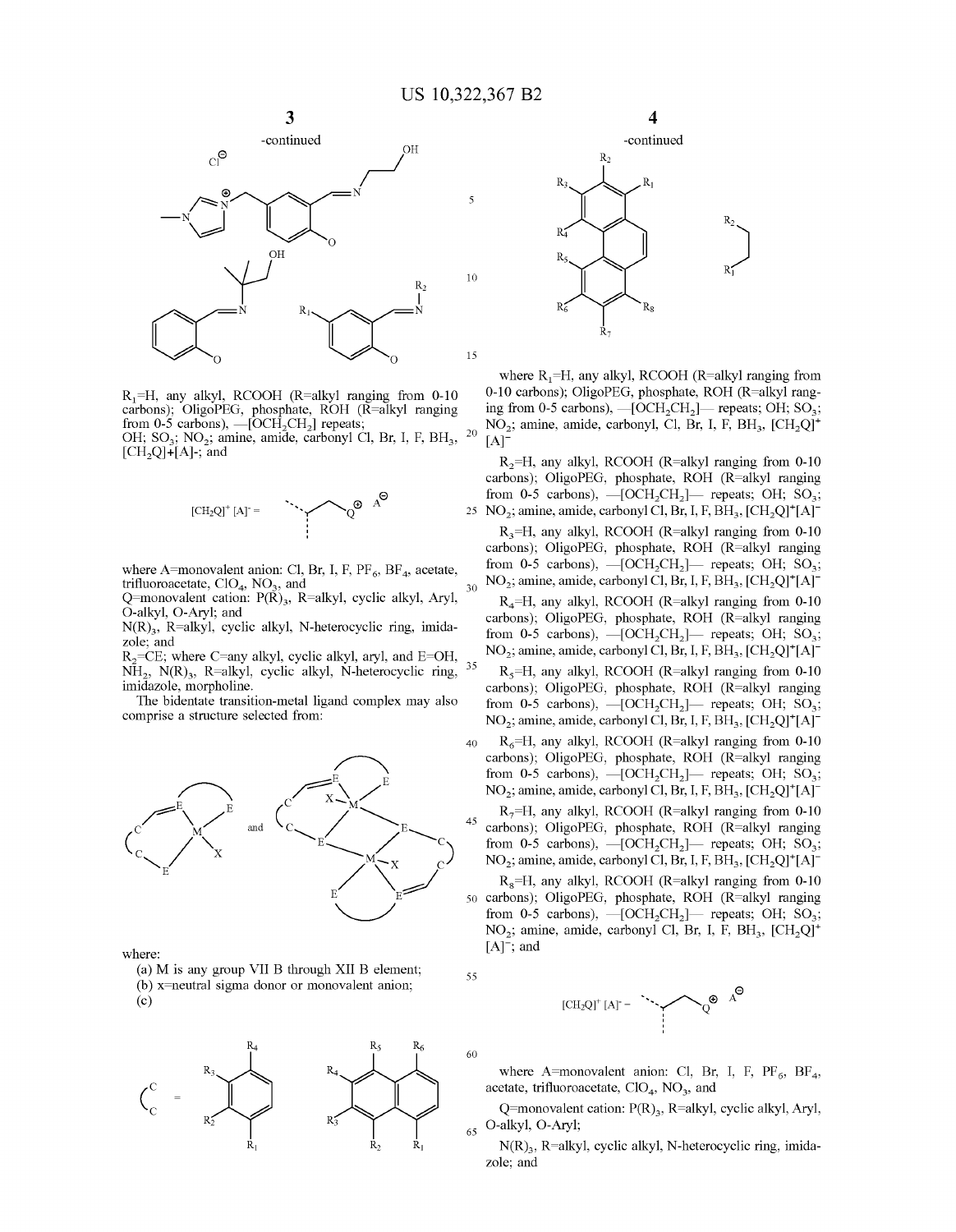

where  $E_1 = N$ , P, S, B;  $E_2=N$ , P, S, O, B; and n=l-10.

In other embodiments, the bidentate transition-metal ligand complex is selected from one of the following struc- <sup>20</sup> tures:





In some embodiments, the particles have a width of 35 between about 0.1 and 500 microns. In other embodiments, the particles have a width of less than 100 nanometers. In further embodiments, combinations of the two may be used.

The amine solvent may comprise an carbon capture  $_{40}$  solvent, such as monoethanolamine (MEA), 1-amino-2propanol (1A2P), 3-amino-1-propanol, 2-amino-1-propanol, 2-amino-1-butanol, l-amino-2-butanol, 3-amino-2-butanol, 2-(methylamino)ethanol (MAE), 2-(ethylamino)ethanol, morpholine, piperazine **(PZ),** 1-methylpiperazine (NMP), 45 2-methylpiperazine, hydroxypiperidine, 2-piperidineethanol, N-aminoethylpiperazine (AEP), aminopropylmorpholine, 4-aminopiperidine, 2-amino-2-methyl-1-propanol (AMP), diethanolamine (DEA), diisopropanolamine (DIPA), glycine, alanine,  $\beta$ -alanine, sarcosine, ethylene 50 diamine (EDA), 1,3-propanediamine, 1,4-butanediamine, 1,5-pentanediamine, 1,6-hexanediamine, methyldiethanolamine (MDEA), triethanolamine (TEA), dimethylethanolamine (DMEA), N,N,N',N'-tetramethyl-1,8-naphthalenediamine, diethylmonoethanolamine, 55 dipropylmonoethanolamine, 1,4-dimethylpiperazine, N N,N',N'-tetramethyl-1,6-hexanediamine, N,N,N',N'-tetrakis (2-hydroxyethyl)ethylenediamine, N,N,N',N',N"-pentamethyldiethylenetriamine, N,N,N',N'-tetramethylethylenediamine, N,N,N',N'-tetramethylpropane-1,3-diamine, N,N,N',

60 N'-tetramethylbutane-1,4-diamine, N,N,N',N'-tetramethyl-1,5-pentanediamine, alkali carbonate, and mixtures thereof.

The amine solvent comprises an amine dissolved in water, wherein the amine comprises between about 15 to about 50 weight percent of the amine solvent. The amine solvent has 65 a viscosity of between about 3 to about 10 cP. The particles may comprise between about 0.5 to 2.5 percent by weight of the biphasic scrubbing solution.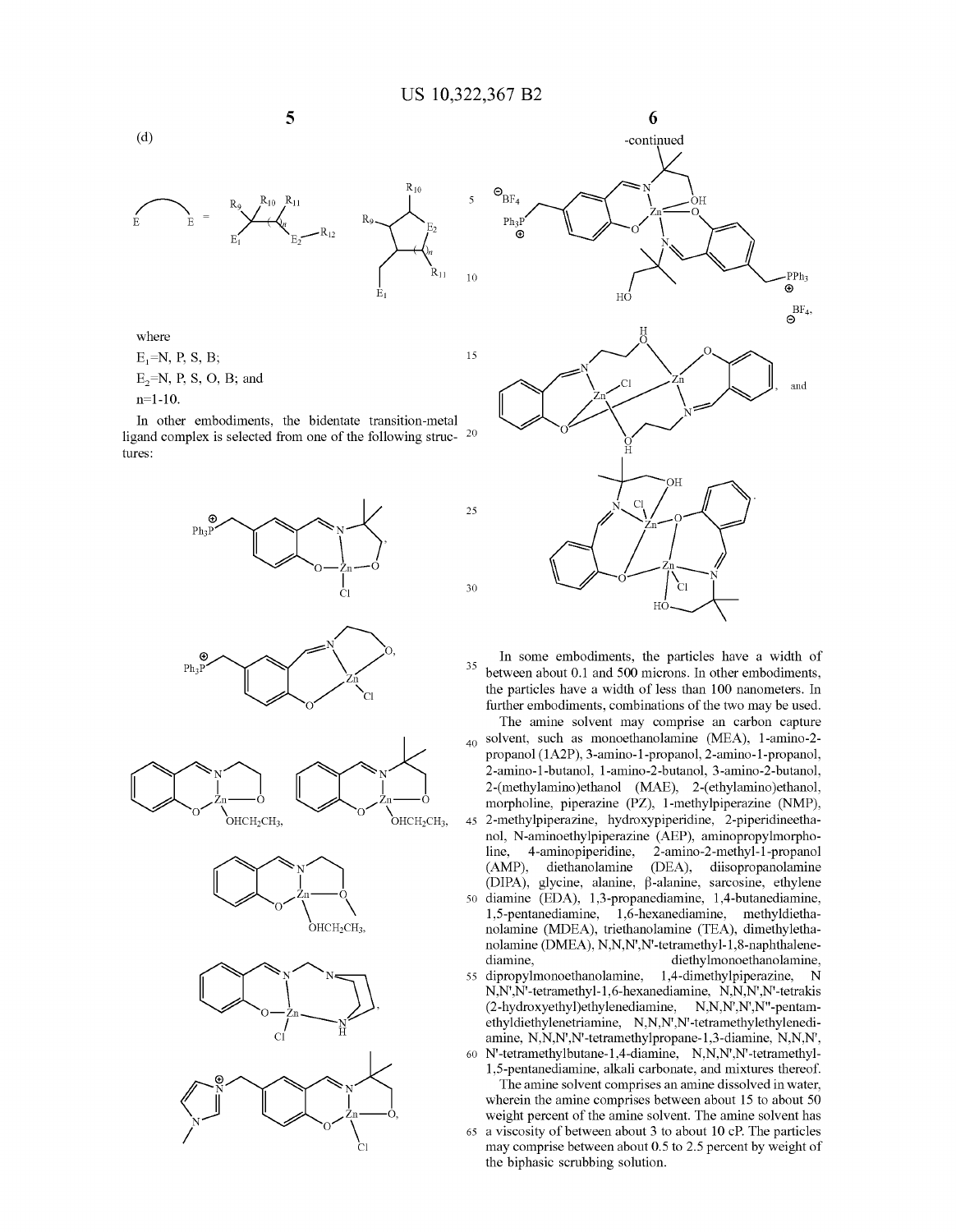Also provided are methods of improving carbon capture comprising utilizing the biphasic solution described herein as a stripping agent in a carbon capture system.

#### BRIEF DESCRIPTION OF THE DRAWINGS

FIG. **1** shows a generalized schematic of post combustion CO<sub>2</sub> capture process using aqueous amine solvent.

FIG. **2** shows an overview of the synthesis of catalytic Si particles.

FIG. **3** shows a synthetic pathway for catalytic activated carbon particles.

FIG. **4** shows a general design for activated carbon catalyst particles where E is an electrophile or electrophile salt, M is a transition metal, and X is a coordinating anion. 15

FIG. **5** shows a comparison of  $CO<sub>2</sub>$  absorption rate between baseline 30% MEA, Si particles, and catalyticparticles.

FIG.  $6$  shows a comparison of total  $CO<sub>2</sub>$  removal between Catalyst-appended hydrophobic Si catalytic-particles.

FIG.  $7$  shows a comparison of  $CO<sub>2</sub>$  absorption rate between baseline 30% MEA, activated carbon particles (325 mesh), and catalytic-particles (Zn Cat. And Cat Co).

FIG. **8** shows BET data for Zn cat AC and commercially obtained 325 mesh AC.

FIG. **9** shows stir reactor data, showing increase in overall  $CO<sub>2</sub>$  removal rate upon addition of 1 wt. % catalyst-functionalized particles.

FIG. **10** shows a summary of synthesis of zinc catalysts surface-appended to activated carbon particles.

#### DETAILED DESCRIPTION

The present invention provides a biphasic solution of an amine solvent with entrained catalytic particles suspended therein. The invention described herein also provides a method for more efficient removal of  $CO<sub>2</sub>$  from fossil fuel boiler flue gas using the biphasic solution as a scrubbing agent. The entrained catalytic-particle in liquid solution provides benefit to the mass transfer enhancement by 40 herein, is the overall flexibility of the synthesis, allowing for enhancing liquid film macro/micro-turbulence and increasing CO<sub>2</sub> molecule and solvent active component diffusion which is usually a rate-limiting step for those fast kinetics  $CO<sub>2</sub>$  solvents. There is also an added enhancement in mass transfer due to the activity of the  $CO<sub>2</sub>$  hydration catalyst. 45 With enhanced  $CO<sub>2</sub>$  absorption rate, the residence time to reach target capture efficient is decreased, which requires a shorter absorber length and a lower capital cost. A further benefit from this invention is that a richer carbon loading may be reached with increased mass transfer, thereby lowering stripper energy requirements. The invention can be applied to any solvent based post combustion  $CO<sub>2</sub>$  capture process in which mass transfer is limited by physical diffusion.

The small scale catalytic-catalytic-particles provides multiple features to contribute to enhanced mass transfer: (1) boundary layer turbulence enhancement. The turbulent level in liquid film is greatly enhanced by the movement of catalytic-particles which could increase the diffusion of gas molecule from the boundary layer to the bulk and fresh solvent active component from bulk to reaction interface layer. The particle size is selected to be smaller than the typical liquid layer thickness and large enough to create turbulence to enhance mass transfer; (2) "shuttle mechanism". Gas molecules are adsorbed by catalytic-particles at gas-liquid interface and travel to liquid bulk where gas molecules are released by a concentration gradient; (3)

inhibition of bubble coalescence. The particle can adhere on the surface of gas bubble to inhibit the coalescence of bubble, and increase the specific gas-liquid interfacial area, and  $(4)$  Catalytic hydration of  $CO<sub>2</sub>$  into bicarbonate

5 The system is designed so that catalytic-catalytic-particles are entrained with solvent in the absorber, providing a biphasic solution. There are options of (1) separating the catalytic-particles prior to regeneration to protect catalyticparticles from elevated temperature in stripper; and (2) 10 keeping the catalytic-particles in solvent in regeneration process for process simplicity. In case of catalytic-particles entrained with solvent in regeneration, it is highly possible that the catalytic-particles also facilitates desorption rate as physical mass transfer is usually a limiting step at elevated temperature and fast kinetics.

Previous studies have shown increase in overall CO<sub>2</sub> mass transfer upon the addition of unfunctionalized, commercially available particles, such as activated carbon (see U.S. patent application Ser. No. 15/423,042, incorporated herein 20 by reference in its entirety). These studies have shown that hydrophobic particles show greater enhancement, and therefore hydrophobic supports that could be functionalized with groups were targeted to serve as a covalent tether for catalysts. Two target particles were selected as exemplary 25 support medium, carbon and silicon. The method of functionalization varies for each particle; where carbon particles are oxidized chemically to yield a carboxylic acid appended surface, and elemental silicon is ball milled in the presence of alkenes to mechanically cleave Si-Si bonds and result in  $30$  strong Si $\equiv$ C bonds. In the case of the silicon particles, the identity and ratio of the alkene(s) used therefore determines the surface functionalization. Once a surface-functionalized particle is obtained, a transition-metal containing complex is synthesized on the solid support, which functions as a  $CO<sub>2</sub>$ hydration catalyst. This catalyst enhances the kinetics of the rate-limiting step for the  $CO<sub>2</sub>$  hydration reaction, thereby increasing overall mass transfer of  $CO<sub>2</sub>$  from the acid gas into the amine absorption solution.

One distinct advantage to the novel process described tuning of particle hydrophobicity as well as catalyst loading and catalyst structure. In the specific example shown below, we utilized silicon particles that were synthesized in the presence of a 60:40 mixture of 1-hexene and allyl alcohol. This gives a surface that is appended with a mixture of hydrophobic hexane and an alcohol for covalent tether of the catalyst (FIG. **2).** Since the catalytic-particles are heterogeneous, the synthesis is easily scalable as excess reagent/ solvent is easily removed by filtration or centrifugation/ decantation.

The synthesis method is readily adapted to fit alternative substrates such as activated carbon. FIG. **3** shows the fabrication process to attach various catalysts to an activated carbon core. All of the particles of this kind follow the design as shown in FIG. 4.

With regard to the particles, in certain embodiments, the particles have a width of less than about 500 microns. In further embodiments, the particles are hydrophobic. In even further embodiments, the particles are comprised of activated carbon particles and/or Si particles. A surface of the activated carbon particles may be functionalized, such as by oxidation. The activated carbon particles may also be functionalized by appending of a functional group to the particle. Examples of appended groups include an alcohol, a primary amine, a tertiary amine, and an amino silane. As mentioned above, Si particles can be functionalized through ball milling in the presence of alkenes. With regard to size, in some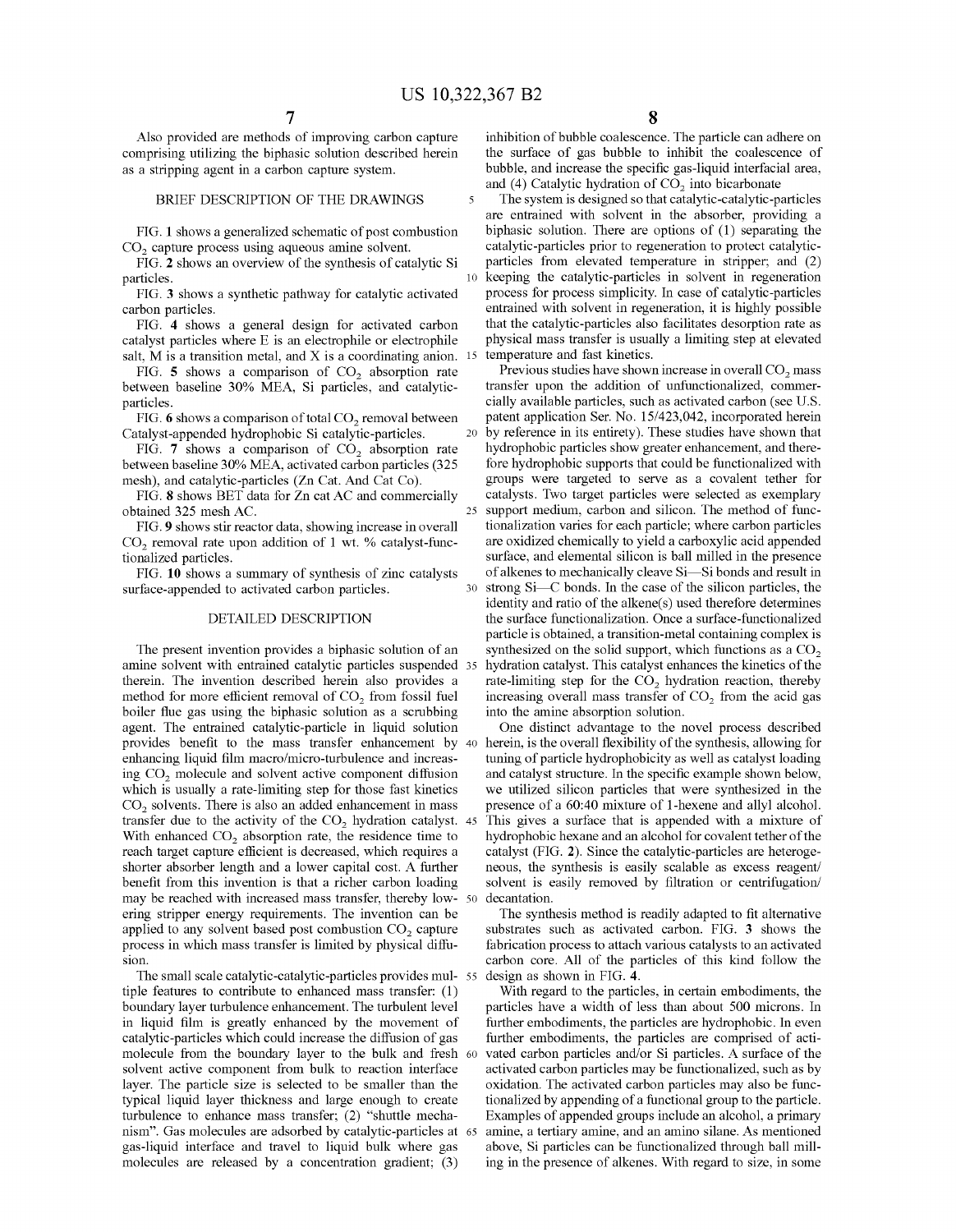embodiments the particles may possess a width of between about 0.1 and 500 microns. In other embodiments, the particles have a width of less than 100 nanometers. In yet further embodiments, the particles may comprise a mixture of particles with an average width of about 0.1 to 500 micros 5 and particles with a width of less than 100 nanometers.

With regard to the surface-appended catalyst, in some embodiments CO<sub>2</sub> hydration catalysts may be appended to the surface of particles, including carbonic anhydrase mimic catalysts. Catalysts may include catalysts containing 2-coordinate (bidentate) ligands. Such examples of suitable catalysts are identified in U.S. patent application Ser. No. 14/593,399 (incorporated by reference herein in its entirety). For example, the catalyst compound may have a chemical 15 formula:

where:

(a) Mis any group VII B through XII B element; (b) x=neutral sigma donor or monovalent anion;  $(c)$ 



where  $R_1=H$ , any alkyl, RCOOH (R=alkyl ranging from 0-10 carbons); OligoPEG, phosphate, ROH (R=alkyl ranging from 0-5 carbons),  $-$ [OCH<sub>2</sub>CH<sub>2</sub>] $-$  repeats; OH; SO<sub>3</sub>; 55 NO<sub>2</sub>; amine, amide, carbonyl, Cl, Br, I, F, BH<sub>3</sub>, [CH<sub>2</sub>Q]<sup>+</sup>  $[A]$ <sup>-</sup>

 $R_2=H$ , any alkyl, RCOOH (R=alkyl ranging from 0-10 carbons); OligoPEG, phosphate, ROH (R=alkyl ranging from 0-5 carbons),  $-[OCH_2CH_2]$ - repeats; OH; SO<sub>3</sub>; 60  $NO<sub>2</sub>$ ; amine, amide, carbonyl Cl, Br, I, F, BH<sub>3</sub>, [CH<sub>2</sub>Q]<sup>+</sup>[A]<sup>-</sup>

 $R_3=H$ , any alkyl, RCOOH (R=alkyl ranging from 0-10 carbons); OligoPEG, phosphate, ROH (R=alkyl ranging from 0-5 carbons),  $-[OCH<sub>2</sub>CH<sub>2</sub>]$ - repeats; OH; SO<sub>3</sub>; NO<sub>2</sub>; amine, amide, carbonyl Cl, Br, I, F, BH<sub>3</sub>, [CH<sub>2</sub>Q]<sup>+</sup>[A]<sup>-</sup>

 $R<sub>4</sub>=H$ , any alkyl, RCOOH (R=alkyl ranging from 0-10 carbons); OligoPEG, phosphate, ROH (R=alkyl ranging

from 0-5 carbons),  $-[OCH<sub>2</sub>CH<sub>2</sub>]$ - repeats; OH; SO<sub>3</sub>;  $NO<sub>2</sub>$ ; amine, amide, carbonyl Cl, Br, I, F, BH<sub>3</sub>, [CH<sub>2</sub>Q]<sup>+</sup>[A]<sup>-</sup>

 $R<sub>5</sub>=H$ , any alkyl, RCOOH (R=alkyl ranging from 0-10 carbons); OligoPEG, phosphate, ROH (R=alkyl ranging from 0-5 carbons),  $-[OCH_2CH_2]$ - repeats; OH; SO<sub>3</sub>;  $NO_2$ ; amine, amide, carbonyl Cl, Br, I, F, BH<sub>3</sub>, [CH<sub>2</sub>Q]<sup>+</sup>[A]<sup>-</sup>

 $R_6$ =H, any alkyl, RCOOH (R=alkyl ranging from 0-10) carbons); OligoPEG, phosphate, ROH (R=alkyl ranging from 0-5 carbons),  $-$ [OCH<sub>2</sub>CH<sub>2</sub>] $-$  repeats; OH; SO<sub>3</sub>;  $NO<sub>2</sub>$ ; amine, amide, carbonyl Cl, Br, I, F, BH<sub>3</sub>, [CH<sub>2</sub>Q]<sup>+</sup>[A]<sup>-</sup>  $R_7$ =H, any alkyl, RCOOH (R=alkyl ranging from 0-10 carbons); OligoPEG, phosphate, ROH (R=alkyl ranging from 0-5 carbons),  $-[OCH_2CH_2]$ — repeats; OH; SO<sub>3</sub>;

 $NO<sub>2</sub>$ ; amine, amide, carbonyl Cl, Br, I, F, BH<sub>3</sub>, [CH<sub>2</sub>Q]<sup>+</sup>[A]<sup>-</sup>  $R_8$ =H, any alkyl, RCOOH (R=alkyl ranging from 0-10 carbons); OligoPEG, phosphate, ROH (R=alkyl ranging from 0-5 carbons),  $-[OCH_2CH_2]$ — repeats; OH; SO<sub>3</sub>;  $NO<sub>2</sub>$ ; amine, amide, carbonyl Cl, Br, I, F, BH<sub>3</sub>, [CH<sub>2</sub>Q]<sup>+</sup>  $_{20}$  [A]<sup>-</sup>; and



where A=monovalent anion: Cl, Br, I, F,  $PF_6$ , BF<sub>4</sub>, acetate, trifluoroacetate,  $ClO<sub>4</sub>$ ,  $NO<sub>3</sub>$ , and

Q=monovalent cation:  $P(R)_{3}$ , R=alkyl, cyclic alkyl, Aryl, O-alkyl, O-Aryl;

 $N(R)$ <sub>3</sub>, R=alkyl, cyclic alkyl, N-heterocyclic ring, imidazole; and

(d)

25

30

35

45



where

 $E_1 = N$ , P, S, B;  $E_2=N$ , P, S, O, B; and

50 n=l-10.

In further embodiments, the catalyst compound may have a chemical formula:

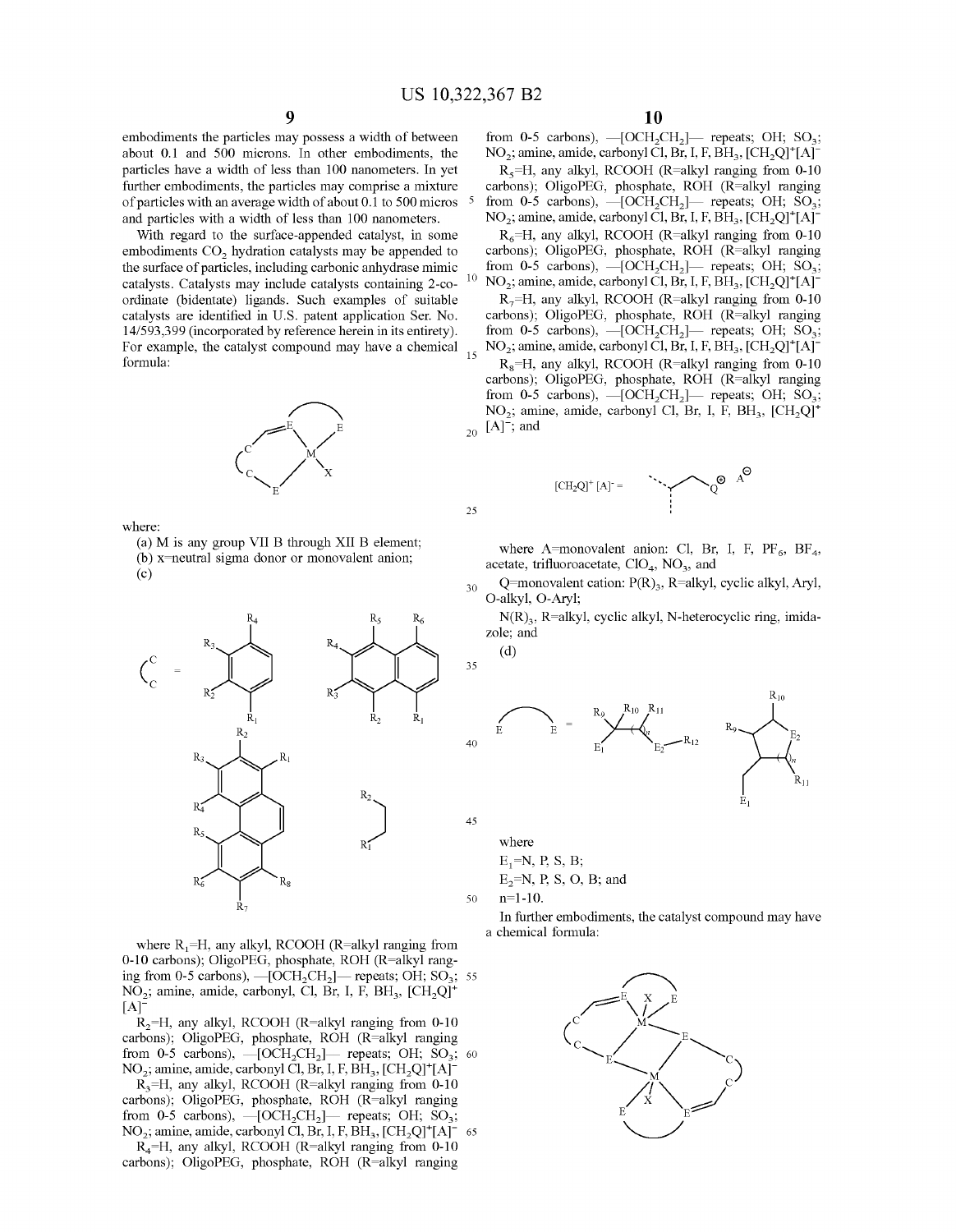(a) Mis any group VII B through XII B element; (b) x=neutral sigma donor or monovalent anion;  $(c)$ 

**11** 



where  $R_1=H$ , any alkyl, RCOOH (R=alkyl ranging from 0-10 carbons); OligoPEG, phosphate, ROH (R=alkyl ranging from 0-5 carbons),  $-[\hat{O}CH_2CH_2]$  repeats; OH; SO<sub>3</sub>; 30 NO<sub>2</sub>; amine, amide, carbonyl, Cl, Br, I, F, BH<sub>3</sub>, [CH<sub>2</sub>Q]<sup>+</sup>  $[A]$ 

 $R_2$ =H, any alkyl, RCOOH (R=alkyl ranging from 0-10 carbons); OligoPEG, phosphate, ROH (R=alkyl ranging from 0-5 carbons),  $-[OCH_2CH_2]$ — repeats; OH;  $SO_3$ ; NO<sub>2</sub>; amine, amide, carbonyl Cl, Br, I, F, BH<sub>3</sub>,  $[CH_2Q]^+ [A]^{-35}$  $R_3$ =H, any alkyl, RCOOH (R=alkyl ranging from 0-10 carbons); OligoPEG, phosphate, ROH (R=alkyl ranging from 0-5 carbons),  $-[OCH_2CH_2]$ - repeats; OH; SO<sub>3</sub>;  $NO<sub>2</sub>$ ; amine, amide, carbonyl Cl, Br, I, F, BH<sub>3</sub>, [CH<sub>2</sub>Q]<sup>+</sup>[A]<sup>-</sup>

R4=H, any alkyl, RCOOH (R=alkyl ranging from 0-10 40 carbons); OligoPEG, phosphate, ROH (R=alkyl ranging from 0-5 carbons),  $-[OCH<sub>2</sub>CH<sub>2</sub>]$ - repeats; OH; SO<sub>3</sub>;  $NO_2$ ; amine, amide, carbonyl Cl, Br, I, F, BH<sub>3</sub>, [CH<sub>2</sub>Q]<sup>+</sup>[A]<sup>-</sup>

 $R_5$ =H, any alkyl, RCOOH (R=alkyl ranging from 0-10 carbons); OligoPEG, phosphate, ROH (R=alkyl ranging 45 from 0-5 carbons),  $-[OCH_2CH_2]$ - repeats; OH; SO<sub>3</sub>;  $NO<sub>2</sub>$ ; amine, amide, carbonyl Cl, Br, I, F, BH<sub>3</sub>, [CH<sub>2</sub>Q]<sup>+</sup>[A]<sup>-</sup>

 $R_6$ =H, any alkyl, RCOOH (R=alkyl ranging from 0-10 carbons); OligoPEG, phosphate, ROH (R=alkyl ranging carbons); OngoPEG, phosphale, ROH (K=alkyl ranging from 0-5 carbons),  $-[OCH_2CH_2]$ - repeats; OH; SO<sub>3</sub>; 50  $NO<sub>2</sub>$ ; amine, amide, carbonyl Cl, Br, I, F, BH<sub>3</sub>, [CH<sub>2</sub>Q]<sup>+</sup>[A]<sup>-</sup>

 $R_7=H$ , any alkyl, RCOOH (R=alkyl ranging from 0-10 carbons); OligoPEG, phosphate, ROH (R=alkyl ranging from 0-5 carbons),  $-[OCH_2CH_2]$ — repeats; OH; SO<sub>3</sub>;  $NO<sub>2</sub>$ ; amine, amide, carbonyl Cl, Br, I, F, BH<sub>3</sub>, [CH<sub>2</sub>Q]<sup>+</sup>[A]<sup>-</sup> 55

 $R<sub>8</sub>=H$ , any alkyl, RCOOH (R=alkyl ranging from 0-10 carbons); OligoPEG, phosphate, ROH (R=alkyl ranging from 0-5 carbons),  $-[OCH_2CH_2]$ — repeats; OH; SO<sub>3</sub>; NO<sub>2</sub>; amine, amide, carbonyl Cl, Br, I, F, BH<sub>3</sub>, [CH<sub>2</sub>Q]<sup>+</sup>  $[A]$ ; and 60

 $[CH_2Q]^+[A] =$ 



**12** 

where A=monovalent anion: Cl, Br, I, F,  $PF_6$ , BF<sub>4</sub>, acetate, trifluoroacetate,  $ClO<sub>4</sub>$ ,  $NO<sub>3</sub>$ , and

Q=monovalent cation:  $P(R)_{3}$ , R=alkyl, cyclic alkyl, Aryl, O-alkyl, O-Aryl; and

 $N(R)$ <sub>3</sub>, R=alkyl, cyclic alkyl, N-heterocyclic ring, imidazole;

(d)



where  $E_1 = N$ , P, S, B;  $E_2=N$ , P, S, O, B; and n=l-10.

In further still embodiments, the catalyst compound may have a chemical formula of:



where:

65

(a) Mis any group VII B through XII B element; (b) x=neutral sigma donor or monovalent anion; and (c)



where: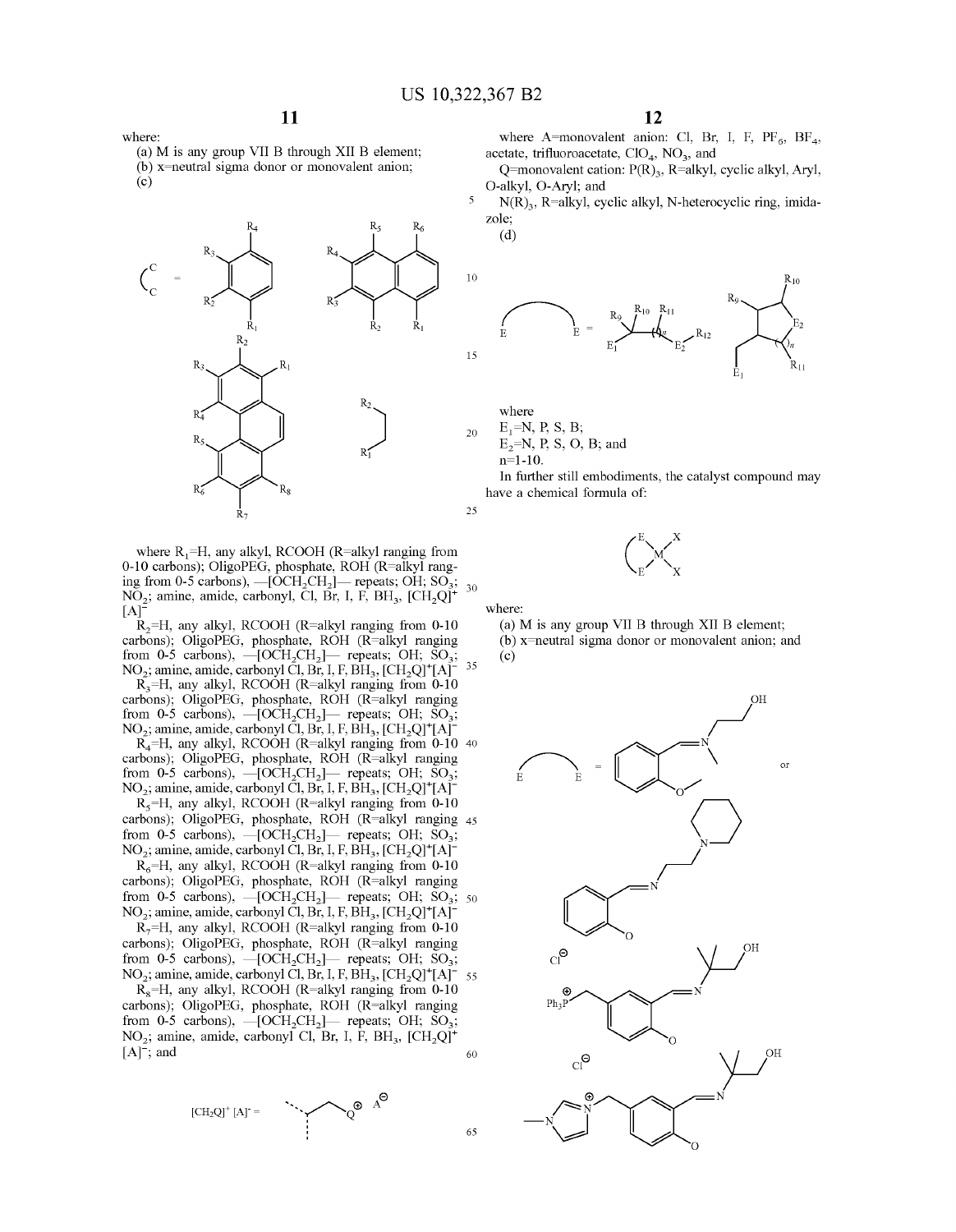30

35

40

-continued *c*<sup>o</sup> *c*<sup>oH</sup>  $\overrightarrow{P_{h_3}P}$   $\overrightarrow{P_{h_3}P}$   $\overrightarrow{N}$  $\overline{\mathbf{5}}$  $\mathbb{C}$   $\mathbb{C}$  $O<sub>H</sub>$ 10

 $\left\langle \bigcap_{N\in\mathbb{N}}\right\rangle$ 



Other examples of suitable catalysts include the following structures:















 $\bigvee$  /  $\bigwedge^{\text{9H}}$  $R_2$  $\bigcap \bigcap^{k}$  $\, {\bf R}$ 

 $~\begin{picture}(100,10) \put(15,10){\line(1,0){155}} \put(15,10){\line(1,0){155}} \put(15,10){\line(1,0){155}} \put(15,10){\line(1,0){155}} \put(15,10){\line(1,0){155}} \put(15,10){\line(1,0){155}} \put(15,10){\line(1,0){155}} \put(15,10){\line(1,0){155}} \put(15,10){\line(1,0){155}} \put(15,10){\line(1,0){155}} \put(15,1$ 

 $\begin{array}{cc} -\mathbf{N} & \mathbf{N} \end{array}$ 

 $Cl^{\Theta}$ 

 $\mathrm{Cl}^\mathsf{O}$  $\odot$  $Ph_3P$ 

 $R_1$ =H, any alkyl, RCOOH (R=alkyl ranging from 0-10 45 carbons); OligoPEG, phosphate, ROH (R=alkyl ranging from 0-5 carbons),  $-$ [OCH<sub>2</sub>CH<sub>2</sub>] $-$  repeats;

OH; SO<sub>3</sub>; NO<sub>2</sub>; amine, amide, carbonyl Cl, Br, I, F, BH<sub>3</sub>,  $[CH<sub>2</sub>Q]+[A]$ -; and 50



where A=monovalent anion: Cl, Br, I, F,  $PF_6$ , BF<sub>4</sub>, acetate, trifluoroacetate,  $CIO<sub>4</sub>$ ,  $NO<sub>3</sub>$ , and

Q=monovalent cation:  $P(R)_{3}$ , R=alkyl, cyclic alkyl, Aryl, 60 O-alkyl, O-Aryl; and

 $N(R)_{3}$ , R=alkyl, cyclic alkyl, N-heterocyclic ring, imidazole; and

 $R<sub>2</sub>=CE$ ; where C=any alkyl, cyclic alkyl, aryl, and E=OH, 65 NH<sub>2</sub>, N(R)<sub>3</sub>, R=alkyl, cyclic alkyl, N-heterocyclic ring, imidazole, morpholine.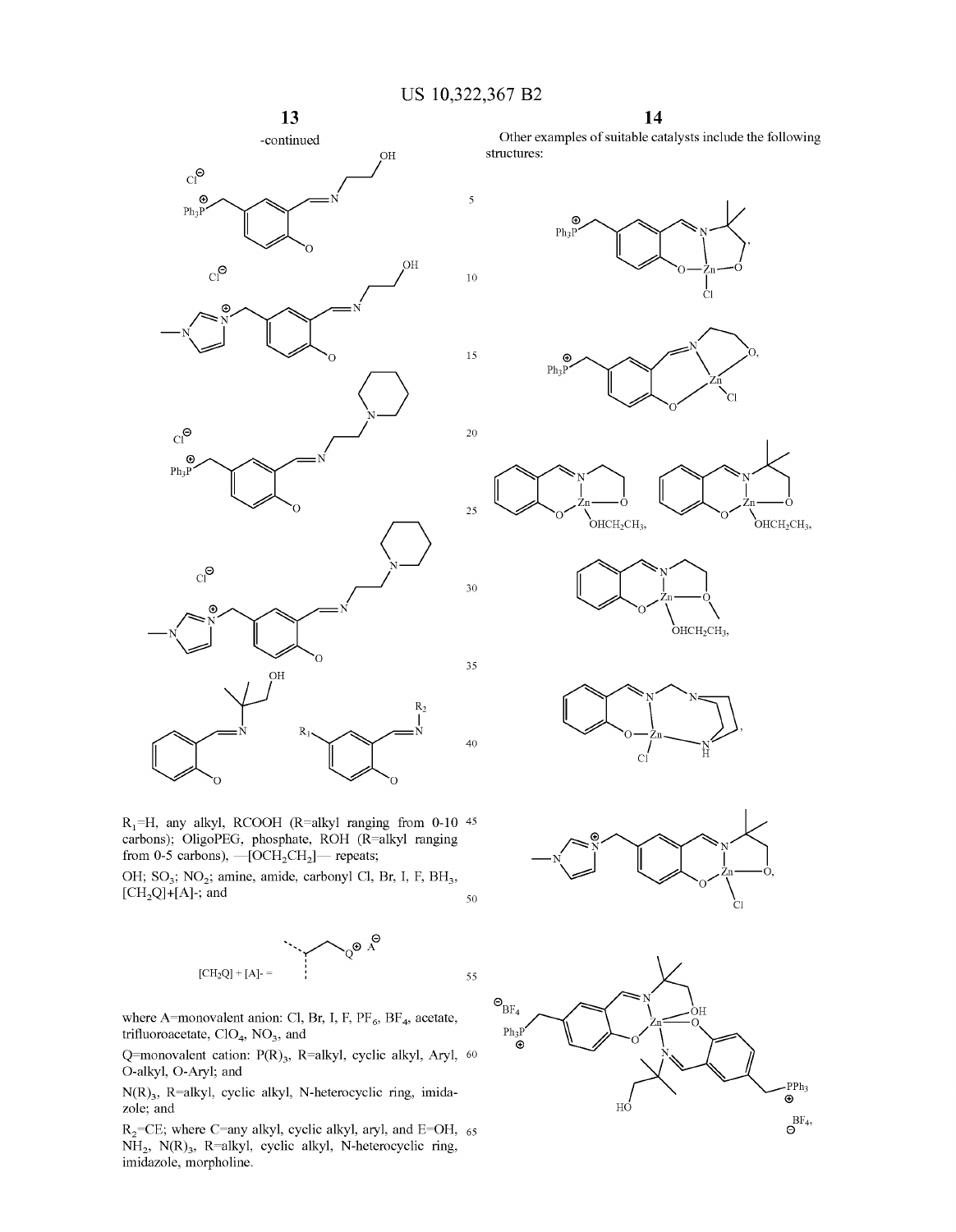

For the biphasic solution, the particles are suspended in an amine solvent. The choice of amine solvent may include amine solvents employed in carbon capture systems. For 25 example, the amine solvent may be monoethanolamine (MEA), l-amino-2-propanol (1A2P), 3-amino-1-propanol, 2-amino-1-propanol, 2-amino-1-butanol, l-amino-2-butanol, 3-amino-2-butanol, 2-(methylamino )ethanol (MAE), 2-( ethylamino )ethanol, morpholine, piperazine **(PZ),**  1-methylpiperazine (NMP), 2-methylpiperazine, hydroxypiperidine, 2-piperidineethanol, N-aminoethylpiperazine (AEP), aminopropylmorpholine, 4-aminopiperidine, 2-amino-2-methyl-1-propanol (AMP), diethanolamine (DEA), diisopropanolamine (DTPA), glycine, alanine,  $\beta$ -alanine, sarcosine, ethylene diamine (EDA), 1,3-propanediamine, 1,4-butanediamine, 1,5-pentanediamine, 1,6 hexanediamine, methyldiethanolamine (MDEA), triethanolamine (TEA), dimethylethanolamine (DMEA), N,N,N', 40 N'-tetramethyl-1,8-naphthalenediamine, diethylmonoethanolamine, dipropylmonoethanolamine, 1,4-

dimethylpiperazine, N N,N',N'-tetramethyl-1,6-hexanediamine, N,N,N',N'-tetrakis(2-hydroxyethyl)ethylenediamine, N,N,N',N',N"-pentamethyldiethylenetriamine, N,N,N',N'-te- <sup>45</sup> tramethylethylenediamine, N,N,N',N'-tetramethylpropane-1,3-diamine, N,N,N',N'-tetramethylbutane-1,4-diamine, N,N,N',N'-tetramethyl-1,5-pentanediamine, alkali carbonate, and mixtures thereof.

Within the amine solvent, the particles may comprise 50 between about 0.5 to 3 percent by weight of the biphasic scrubbing solution. The corresponding amine may be dissolved in water to achieve about 15 to about 50 weight percent of the amine solvent. The amine solvent has a  $_{55}$ viscosity of between about 3 to about 10 cP.

In certain embodiments, the biphasic solution counterflows against the gas flow. The contacting between the biphasic solution and the gas allows a liquid film forms at the interface of the gas flow and the biphasic solution. The presence of the particles increases amine and carbamate salt diffusion from the liquid film.

Further embodiments also include a carbon capture system comprised of an stripper, the stripper containing the  $65$ described biphasic solution of amine solvents with particles appended with catalysts suspended therein.

## **16**  EXAMPLES

#### Example 1

The enhancement of small scale catalytic-particles on mass transfer enhancement was demonstrated using a stirred reactor at 150 rpm with a stable gas-liquid interface to simulate a liquid film on packing material. The experiments  $10$  were conducted at room temperature and 14% CO<sub>2</sub> simulated flue gas for simplicity. The data presented in FIG. **5**  shows the  $CO<sub>2</sub>$  removal rates upon the addition of hydrophobic silicon-based catalytic-particles to 30 wt % monoethanolamine (MEA) solutions. These data indicate that unfunctionalized Si particles may actually inhibit  $CO<sub>2</sub>$ absorption slightly, but upon addition of the catalyst to the particle surface there is an increase in absorption  $(5\%)$  over the entire experimental range. Identical experiments were 20 performed with the addition of 1 wt % functionalized activated carbon particles (FIG. 7). These particles show a significant improvement in mass transfer compared to the baseline solvent as well as the unfunctionalized activated carbon particles.

#### Example 2

The use of micron-sized particles, modified with a surface-appended carbonic anhydrase mimic catalyst, for use as a dual purpose solvent-additive increases mass transfer of CO<sub>2</sub> into amine-based CCS solvents. The particle additive increases mass transfer by decreasing the diffusion resistance of  $CO<sub>2</sub>$  into the solvent, while the biomimetic surface functionalization enhances reaction kinetics by catalyzing CO<sub>2</sub> hydration and decreasing the reaction resistance.

Zinc and Cobalt containing catalysts were synthesized. Synthesis of Zn Cat AC particles (FIG. **10)** was achieved as follows: Tertiary Amine AC (10 g) was suspended in toluene, and chlorosalicyaldehyde (5.0 g, 30 mmol) was added. The mixture was stirred overnight before the solid was collected by filtration, washed with ethanol, acetone and ether. The resulting aldehyde particles were suspended in ethanol, and 2-methyl-2-amino propanol (AMP, 2.7 g, 30 mmol) was added and allowed to stir overnight. The solid was collected by filtration and washed with ethanol. The ligand-appended particles were re-suspended in ethanol before  $ZnCl_2$  (4.1 g, 30 mmol) and trimethylamine (Et<sub>3</sub>N, 3.04 g, 30 mmol) were added. After stirring overnight, the solid was collected by filtration, washed with ethanol, methanol, acetone and ether before air drying overnight. Synthesis of Co Cat AC was achieved using the same procedure as Zn Cat AC, with CoCl<sub>2</sub> for metalation.

Due to the similarity of the catalyst structures, the Zinc catalyst was characterized by BET, DLS, pKa & Bohem titrations for comparison to the commercially obtained 325 mesh starting material (see Table 1, FIG. **8).** The mass transfer data was primarily collected in the stirred-reactor apparatus, with a flat gas-liquid interface, to simulate stable film formation on the packing material. The surface-modified particles were tested in order to improve mass transfer 65 enhancement in both MEA and A2P/AMP (FIG. **9)** and compared to the solvent baseline as well as the unfunctionalized 325 mesh carbon.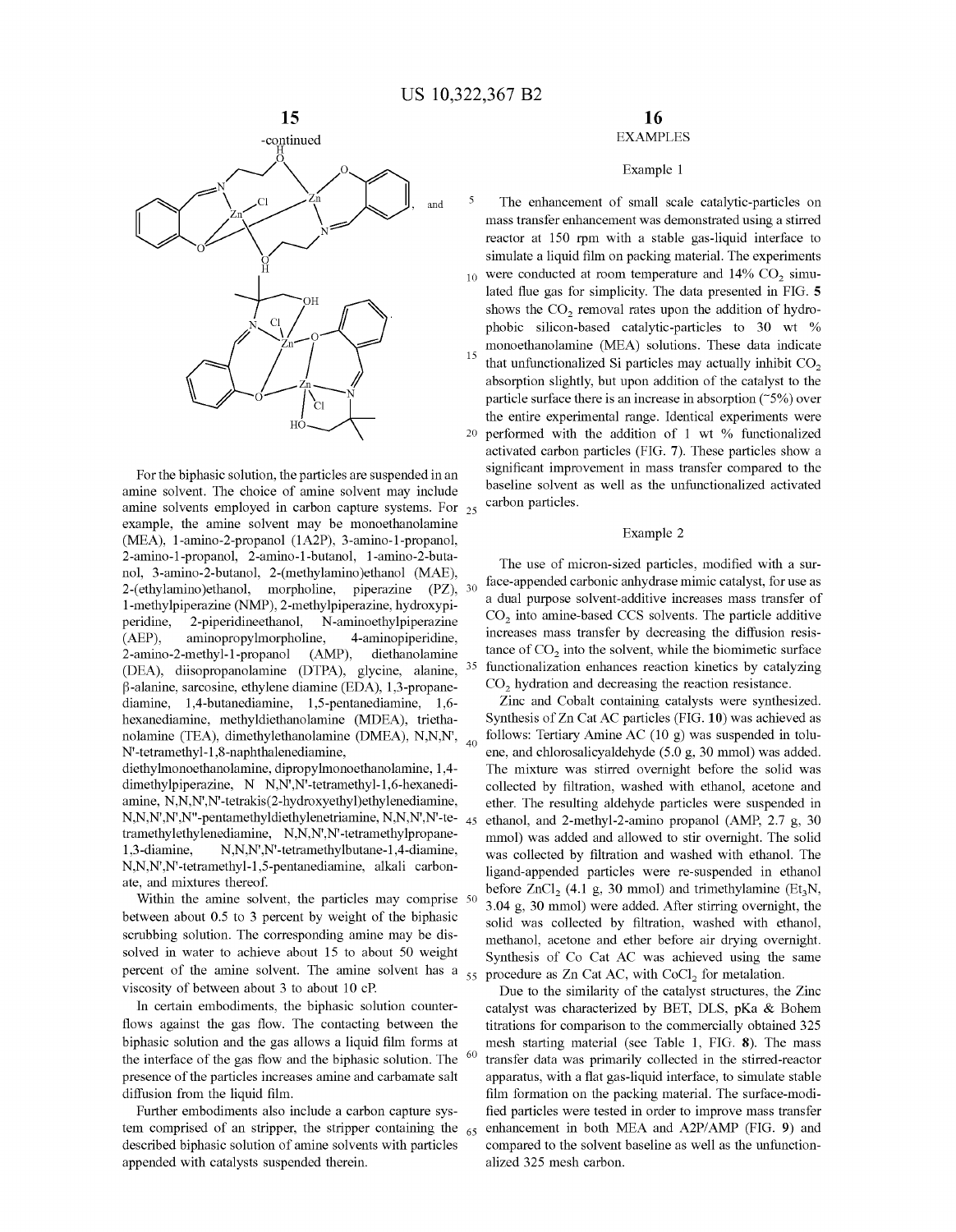| TABLE 1                                                                              |                                                  |                |                            |              |                                           |              |
|--------------------------------------------------------------------------------------|--------------------------------------------------|----------------|----------------------------|--------------|-------------------------------------------|--------------|
| Summary of surface properties of Zn Cat AC,<br>as compared to commercial 325 mesh AC |                                                  |                |                            |              |                                           |              |
| particle                                                                             | $\alpha$ 0.3 rate (mol<br>CO <sub>2</sub> /kg/hr |                | $Z$ (d · nm) Zeta (mV) pKa |              | Surface Base Sites Acid Sites<br>(mmol/g) | (mmol/g)     |
| Unfinctionalized<br>Zn Cat                                                           | 1.72                                             | 764.2<br>719.2 | $-22.3$<br>16.9            | 9.74<br>6.48 | 0.68<br>0.034                             | 0.28<br>0.87 |

The foregoing descriptions of various embodiments provide illustration of the inventive concepts. The descriptions are not intended to be exhaustive or to limit the disclosed **3.** The biphasic scrubbing solution of claim **1,** wherein the invention to the precise form disclosed. Modifications or 15 catalyst-appended particles are selected from the group variations are also possible in light of the above teachings. consisting of:

**17** 

**2.** The biphasic scrubbing solution of claim **1,** wherein the catalyst linker comprises an electrophile or electrophile salt.



The embodiments described above were chosen to provide the best application to thereby enable one of ordinary skill in the art to utilize the inventions in various embodiments and with various modifications as are suited to the particular use contemplated. All such modifications and variations are  $_{45}$  within the scope of the invention. All publications, patents and patent applications referenced herein are to be each individually considered to be incorporated by reference in their entirety.

1. A biphasic scrubbing solution comprising an amine solvent with catalyst-appended particles suspended therein, wherein the particles comprise a surface-appended carbon dioxide ( $CO<sub>2</sub>$ ) adsorption catalyst and a particle, wherein the catalyst is appended to a surface of a particle through a  $55$ particle linker and a catalyst linker, the catalyst linker being selected from:



and

further wherein the particles have a width of less than about 500 microns.

or mixtures thereof, and further wherein



represents the particle.

**4.** The biphasic scrubbing solution of claim 1, wherein the 50 The invention claimed is: **particles** have a width of between about 0.1 and 500 microns.

> **5.** The biphasic scrubbing solution of claim **1,** wherein the particles have a width of less than 100 nanometers.

**6.** The biphasic scrubbing solution of claim **1,** wherein the amine solvent is selected from the group consisting of monoethanolamine (MEA), l-amino-2-propanol (1A2P), 3-amino-1-propanol, 2-amino-1-propanol, 2-amino-1-butanol, l-amino-2-butanol, 3-amino-2-butanol, 2-(methyl-60 amino )ethanol (MAE), 2-( ethylamino )ethanol, morpholine, piperazine **(PZ),** 1-methylpiperazine (NMP), 2-methylpiperazine, hydroxypiperidine, 2-piperidineethanol, N-aminoethylpiperazine (AEP), aminopropylmorpholine, 4-aminopi-<br>peridine, 2-amino-2-methyl-1-propanol (AMP), 2-amino-2-methyl-1-propanol (AMP), 65 diethanolamine (DEA), diisopropanolamine (DIPA), gly $cine$ , alanine,  $\beta$ -alanine, sarcosine, ethylene diamine (EDA), 1,3-propanediamine, 1,4-butanediamine, 1,5-pentanedi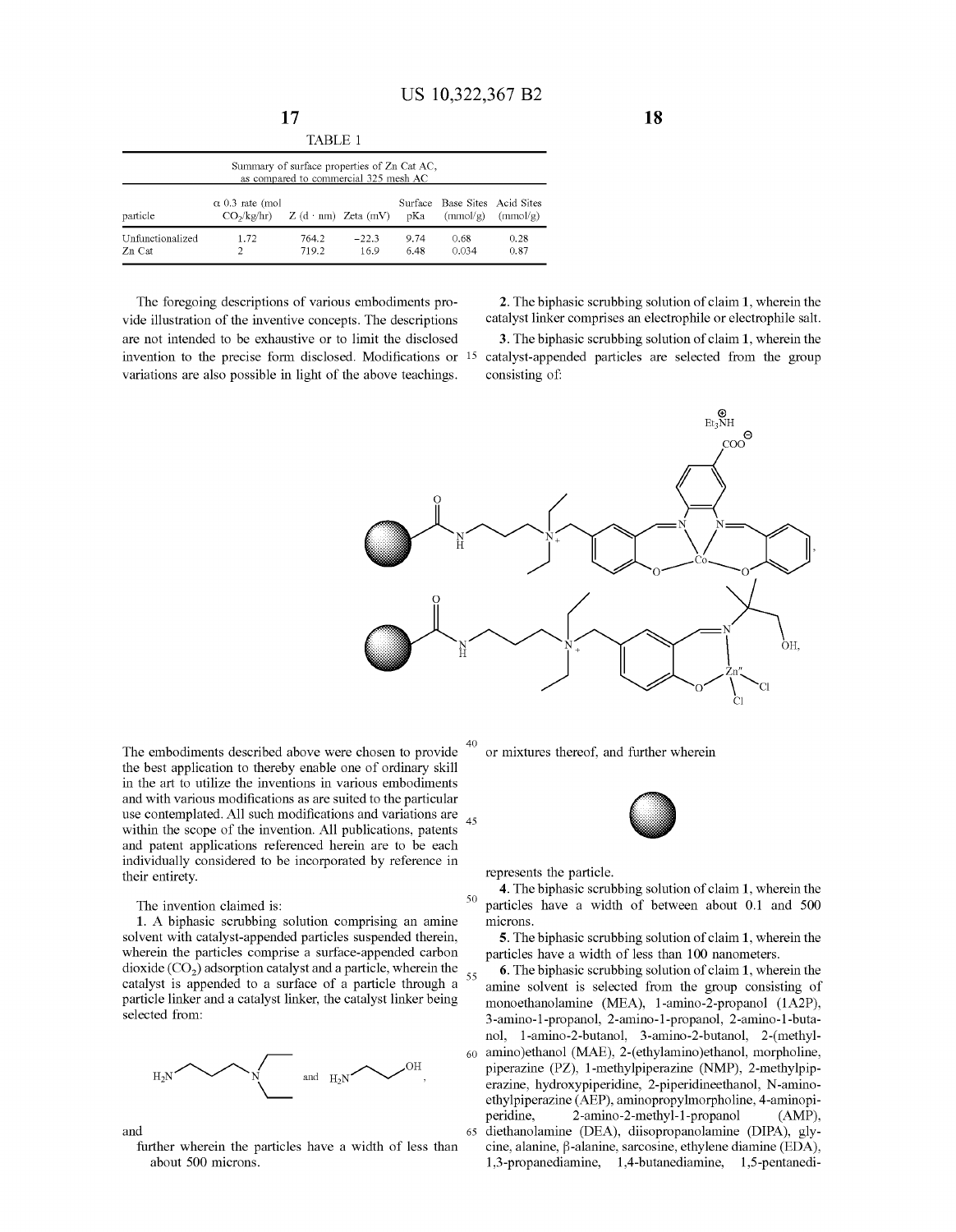amine, 1,6-hexanediamine, methyldiethanolamine (MDEA), triethanolamine (TEA), dimethylethanolamine (DMEA), N,N,N' ,N'-tetramethyl-1,8-naphthalenediamine, diethylmonoethanolamine, dipropylmonoethanolamine, 1,4-dimethylpiperazine, N N,N',N'-tetramethyl-1,6-hexanediamine, N,N,N',N'-tetrakis(2-hydroxyethyl)ethylenediamine, N,N, N' ,N' ,N" -pentamethy ldiethy lenetriamine, N,N,N' ,N'-tetramethylethylenediamine, N,N,N',N'-tetramethylpropane-1,3diamine, N,N,N',N'-tetramethylbutane-1,4-diamine, N,N,N', N'-tetramethyl-1,5-pentanediamine, alkali carbonate, and <sup>10</sup> mixtures thereof.

**7.** The biphasic scrubbing solution of claim **1,** wherein the particles comprise between about 0.5 to 2.5 percent by weight of the biphasic scrubbing solution. 15

**8.** The biphasic scrubbing solution of claim **1,** wherein the amine solvent comprises an amine dissolved in water, wherein the amine comprises between about 15 to about 50 weight percent of the amine solvent.

<sup>20</sup>**9.** The biphasic scrubbing solution of claim **1,** wherein the amine solvent has a viscosity of between about 3 to about 10 cP.

**10.** The biphasic scrubbing solution of claim **1,** wherein the particles are hydrophobic. 25

**11.** The biphasic scrubbing solution of claim **1,** wherein the particles comprise activated carbon particles.

**12.** The biphasic scrubbing solution of claim **1,** wherein the particles are functionalized to increase positive zeta potential.

**13.** The biphasic scrubbing solution of claim **12,** wherein the particles are functionalized by oxidation.

**14.** The biphasic scrubbing solution of claim **12,** wherein the particles are functionalized by surface-appending with a 35 functional group selected from the group consisting of an alcohol, a primary amine, a tertiary amine, and an amino silane.

**15.** The biphasic scrubbing solution of claim **14,** wherein the catalyst of the catalyst-appended particles comprises a <sup>40</sup> carbonic anhydrase mimic catalyst of a bidentate transitionmetal ligand complex.

**16.** The biphasic scrubbing solution of claim **15,** wherein the carbonic anhydrase mimic catalyst comprises a structure 45 of:



50

where:

(a) M is any group VII B through XII B element; (b) x=neutral sigma donor or monovalent anion; and (C) 55



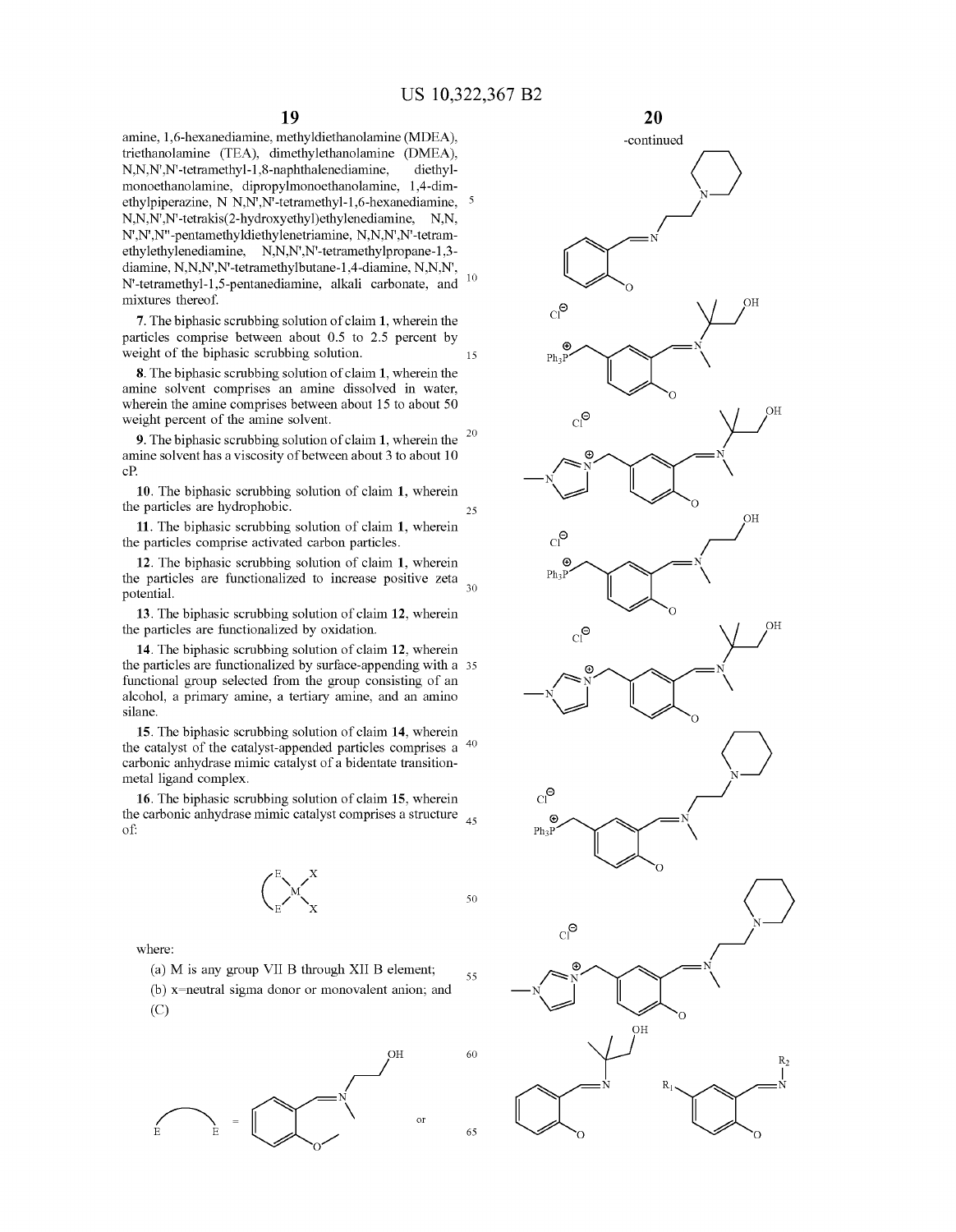- $R_1=H$ , any alkyl, RCOOH (R=alkyl ranging from 0-10) carbons); OligoPEG, phosphate, ROH (R=alkyl ranging from 0-5 carbons),  $-$ [OCH<sub>2</sub>CH<sub>2</sub>] repeats; OH;  $SO_3$ ;  $NO_2$ ; amine, amide, carbonyl Cl, Br, I, F, BH<sub>3</sub>,
- $[CH<sub>2</sub>Q]+[A]$ -; and 5

$$
\begin{array}{ccc}\n & \ddots & \ddots & \ddots & \mathbb{R}^{B} \\
\text{[CH}_2\text{Q}] + [\text{A}] - & & & \\
 & & & \\
 & & & & \\
\end{array}
$$

- where A=monovalent anion: Cl, Br, I, F,  $PF_6$ , BF<sub>4</sub>, acetate, trifluoroacetate, ClO<sub>4</sub>, NO<sub>3</sub>, and
- Q=monovalent cation:  $P(R)_{3}$ , R=alkyl, cyclic alkyl, Aryl,  $_{15}$ O-alkyl, O-Aryl; and
- $N(R)$ <sub>3</sub>, R=alkyl, cyclic alkyl, N-heterocyclic ring, imidazole; and
- $R_2$ =CE; where C=any alkyl, cyclic alkyl, aryl, and E=OH,  $NH_2$ , N(R)<sub>3</sub>, R=alkyl, cyclic alkyl, N-heterocyclic ring, <sub>20</sub> imidazole, morpholine.

**17.** The biphasic scrubbing solution of claim **15,** wherein the carbonic anhydrase mimic catalyst comprises a structure selected from the group consisting of:



where:

- (a) M is any group VII B through XII B element;
- (b) x=neutral sigma donor or monovalent anion;

(c)

where  $R_1$ =H, any alkyl, RCOOH (R=alkyl ranging from 0-10 carbons); OligoPEG, phosphate, ROH (R=alkyl ranging from 0-5 carbons),  $-$ [OCH<sub>2</sub>CH<sub>2</sub>] $-$  repeats; OH; SO; NO<sub>2</sub>; amine, amide, carbonyl, Cl, Br, I, F, BH<sub>3</sub>,  $[CH<sub>2</sub>Q]<sup>+</sup>[A]<sup>-</sup>$ 

- R<sub>2</sub>=H, any alkyl, RCOOH (R=alkyl ranging from 0-10 carbons); OligoPEG, phosphate, ROH (R=alkyl ranging from 0-5 carbons),  $-[OCH_2CH_2]$ repeats; OH; SO<sub>3</sub>; NO<sub>2</sub>; amine, amide, carbonyl Cl, Br, I, F,  $BH_3$ ,  $[CH_2Q]^+[A]$
- $R_3=H$ , any alkyl, RCOOH (R=alkyl ranging from 0-10 carbons); OligoPEG, phosphate, ROH (R=alkyl ranging from  $0-5$  carbons),  $-[OCH_2CH_2]$ repeats; OH;  $SO_3$ ;  $NO_2$ ; amine, amide, carbonyl Cl, Br, I, F, BH<sub>3</sub>,  $[CH_2Q]^+ [A]^-$
- $R<sub>4</sub>=H$ , any alkyl, RCOOH (R=alkyl ranging from 0-10 carbons); OligoPEG, phosphate, ROH (R=alkyl ranging from 0-5 carbons),  $-[OCH<sub>2</sub>CH<sub>2</sub>]$ repeats; OH;  $SO_3$ ; NO<sub>2</sub>; amine, amide, carbonyl Cl, Br, I, F,  $BH_3$ ,  $[CH_2Q]^+[A]$
- $R<sub>5</sub>=H$ , any alkyl, RCOOH (R=alkyl ranging from 0-10 carbons); OligoPEG, phosphate, ROH (R=alkyl ranging from 0-5 carbons),  $-\text{[OCH}_2\text{CH}_2\text{]}$ repeats; OH;  $SO<sub>3</sub>$ ; NO<sub>2</sub>; amine, amide, carbonyl Cl, Br, I, F, BH<sub>3</sub>,  $[CH_2Q]^+[A]$ <sup>-</sup>
- $R_6$ =H, any alkyl, RCOOH (R=alkyl ranging from 0-10 carbons); OligoPEG, phosphate, ROH (R=alkyl ranging from 0-5 carbons),  $-[OCH_2CH_2]$ repeats; OH;  $SO_3$ ; NO<sub>2</sub>; amine, amide, carbonyl Cl,  $\rm Br, I, F, BH_3, [CH_2Q]^+[A]$
- $R_7$ =H, any alkyl, RCOOH (R=alkyl ranging from 0-10 carbons); OligoPEG, phosphate, ROH (R=alkyl ranging from 0-5 carbons),  $-[OCH<sub>2</sub>CH<sub>2</sub>]$ repeats; OH;  $SO<sub>2</sub>$ ; NO<sub>2</sub>; amine, amide, carbonyl Cl, Br, I, F, BH<sub>3</sub>,  $[CH<sub>2</sub>Q]<sup>+</sup>[A]<sup>-</sup>$
- $R_8$ =H, any alkyl, RCOOH (R=alkyl ranging from 0-10 carbons); OligoPEG, phosphate, ROH (R=alkyl ranging from 0-5 carbons),  $-[OCH<sub>2</sub>CH<sub>2</sub>]$ repeats; OH;  $SO_3$ ; NO<sub>2</sub>; amine, amide, carbonyl Cl, Br, I, F, BH<sub>3</sub>, [CH<sub>2</sub>Q]<sup>+</sup>[A]<sup>-</sup>; and



where A=monovalent anion: Cl, Br, I, F,  $PF_6$ , BF<sub>4</sub>, acetate, trifluoroacetate,  $ClO<sub>4</sub>$ ,  $NO<sub>3</sub>$ , and

Q=monovalent cation:  $P(R)_{3}$ , R=alkyl, cyclic alkyl, Ary!, O-alkyl, O-Aryl;



50